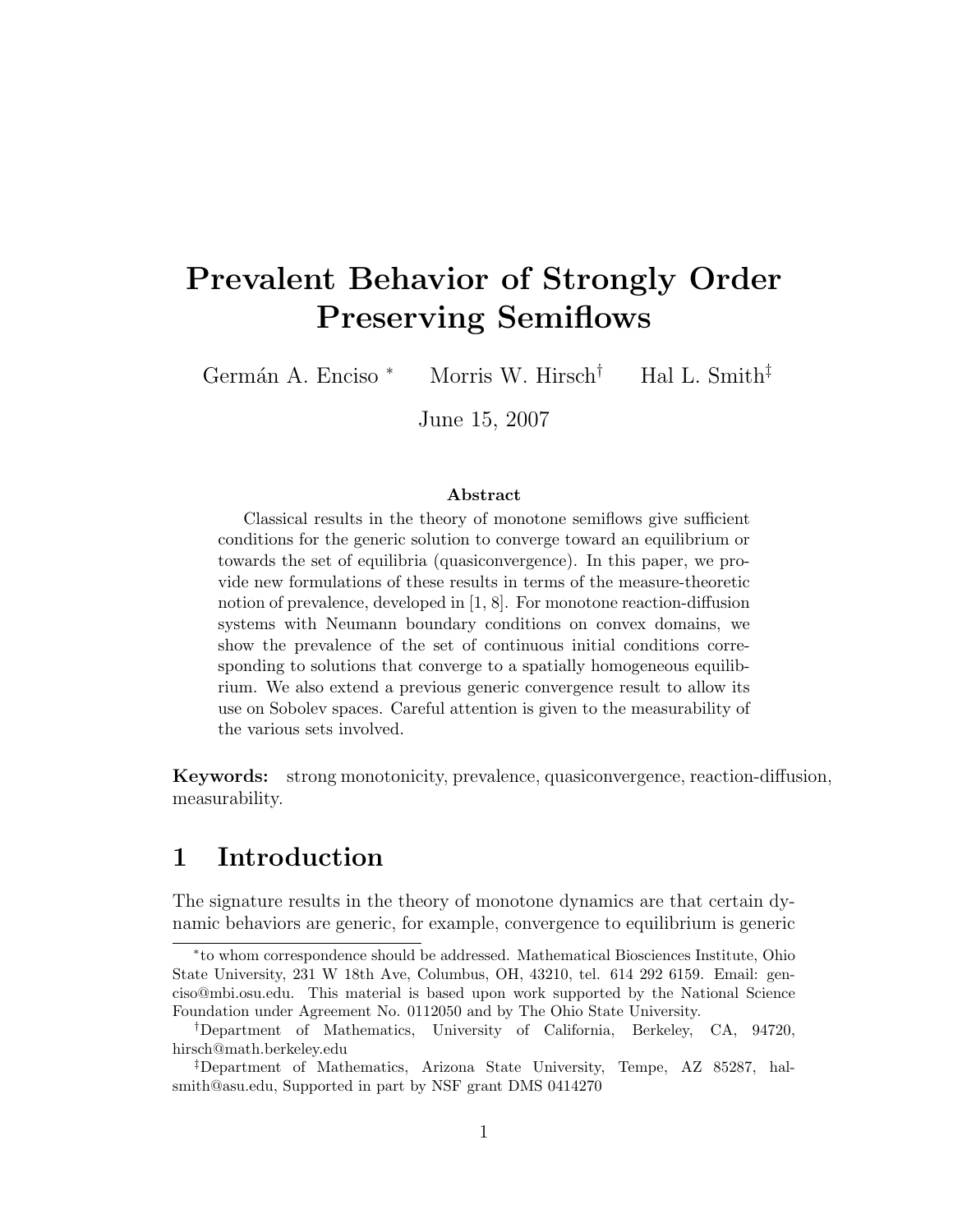under suitable conditions. In order to be more precise, some notation is useful but technical definitions will be deferred to the next section. Let  $\mathbb B$  be an ordered separable Banach space, such as  $\mathbb{B} := \mathbb{R}^n$  together with the order defined by  $x \leq y$  if and only if  $x_i \leq y_i$  for every  $i = 1 \ldots n$ . Another important example is  $\mathbb{B} := C(\overline{\Omega}, \mathbb{R}^n)$ , with the order defined by  $u \leq v$  if and only if  $u_i(x) \leq v_i(x)$ for every  $x \in \overline{\Omega}$ ,  $i = 1 \dots n$ , where  $\overline{\Omega} \subseteq \mathbb{R}^m$  is a smooth compact domain. Let  $X \subseteq \mathbb{B}$ , and consider a semiflow  $\Phi: X \times \mathbb{R}_+ \to X$  which is strongly monotone with respect to a cone  $K$  with nonempty interior. For instance, in the case  $\mathbb{B} = \mathbb{R}^n$  above, and denoting  $u(t) := \Phi(u(0), t)$  for  $t > 0$ , the strong monotonicity means that whenever  $u(0) \leq v(0)$ ,  $u(0) \neq v(0)$  it must hold  $u_i(t) < v_i(t)$  for every  $t > 0$ ,  $i = 1 \ldots n$ .

Define E to be the set of equilibria of the semiflow  $\Phi$ , and denote by  $E_s \subseteq E$ the set of equilibria after excluding all linearly unstable ones (see the formal definition in Section 2). Let

> $B := \{x \in X \mid \text{the orbit } O(x) \text{ has compact closure in } X\}$  $Q := \{x \in X \mid \omega(x) \subseteq E\}$  $C := \{x \in X \mid \omega(x) = \{e\} \text{ for some } e \in E\}$  $C_s := \{x \in X \, | \, \omega(x) = \{e\} \text{ for some } e \in E_s\}.$

In particular,  $C_s \subseteq C \subseteq Q \subseteq B$ . The elements of C are said to be *convergent* or to have convergent solution, and those of Q are said to be quasiconvergent.

It was established in  $[4]$  that the generic element of B is quasiconvergent, where 'generic' is made specific in two different senses: the topological sense  $(B\setminus Q)$  is meager or Q is residual), and the measure theoretic sense  $(\mu(B-Q))=0$ for any gaussian measure  $\mu$ ). Later, Smith and Thieme [18], motivated by work of Poláčik [13], provided sufficient conditions for C to contain a set which is open and dense in B.

A drawback of topological genericity is that closed, nowhere dense subsets of X may still be quite large in terms of measure. In fact, it is well known that there exists a Cantor subset of  $[0, 1]$  with positive measure whose complement is open and dense in  $[0, 1]$ . On the other hand, asking for a set to have measure zero in an infinite dimensional space  $\mathbb B$  is difficult to formalize, since there doesn't exist a measure with the basic properties of the Lebesgue measure in finite dimensions. As noted in [8], the desirable properties of Lebesgue measure zero sets include: (1) a measure zero set has empty interior, (2) a subset of a measure zero set has measure zero, (3) a countable union of measure zero sets has measure zero, (4) every translate of a measure zero set has measure zero. Hunt, Sauer and Yorke [8] note that a nontrivial translation invariant Borel measure on an infinite dimensional separable Banach space assigns infinite measure to every open set. Gaussian measures, used by Hirsch as noted above,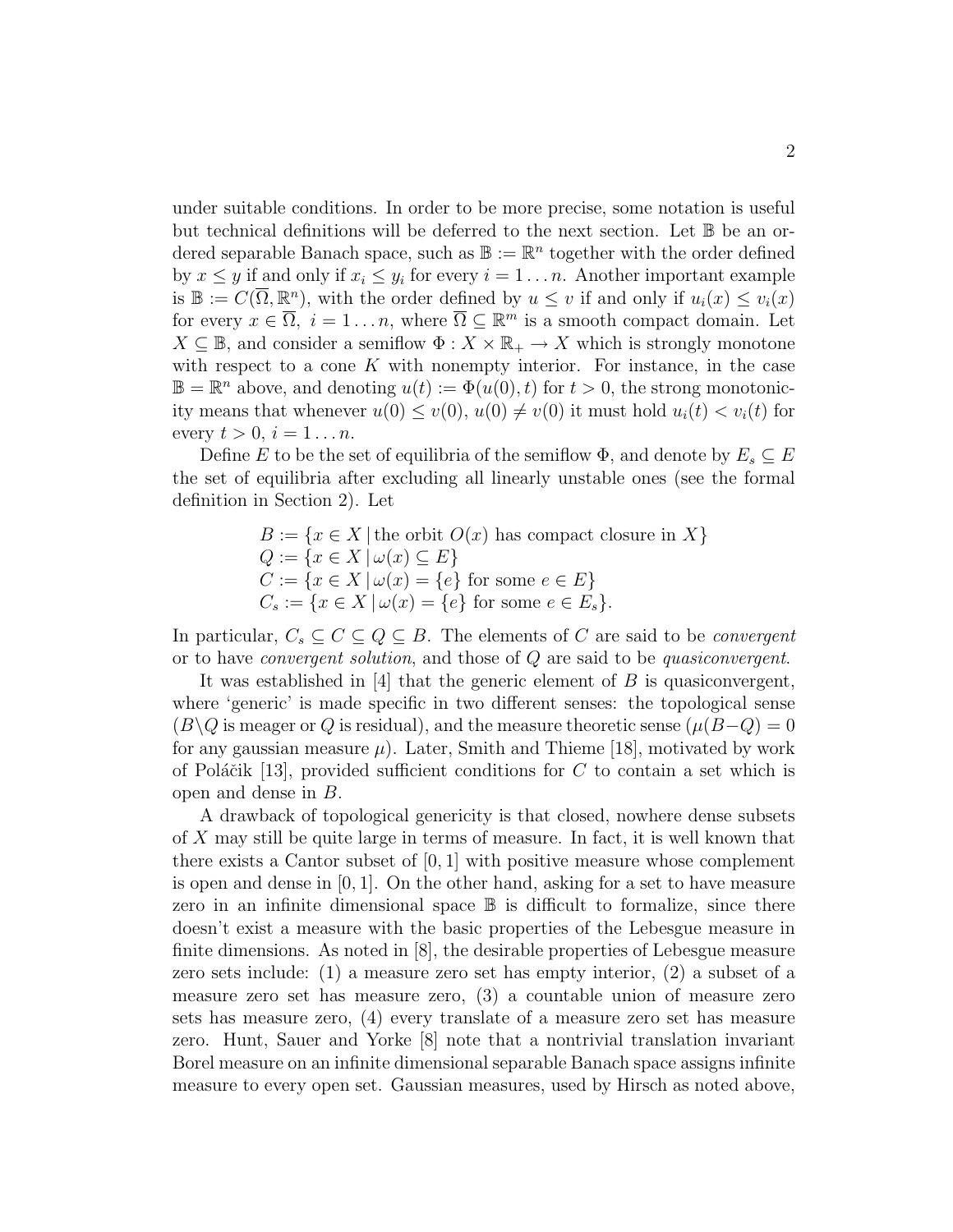are based on the normal distributions in statistics. A Borel measure  $\mu$  on  $\mathbb B$  is Gaussian if for every nontrivial linear functional  $\phi$  the push forward of  $\mu$  by  $\phi$ on  $\mathbb R$  is a nontrivial Gaussian distribution. If  $\mathbb B = \mathbb R^n$ , then a Gaussian measure gives the same null sets as Lebesgue measure. Of course, Gaussian measures are not translation invariant.

A definition of 'sparseness' that turns out to be very useful in infinite dimensions is that of prevalence [1, 8]: a Borel set  $W \subseteq \mathbb{B}$  is shy if there exists a nonzero compactly supported Borel measure  $\mu$  on  $\mathbb{B}$ , such that  $\mu(W + x) = 0$ for every  $x \in \mathbb{B}$ . A Borel set is said to be *prevalent* if its complement is shy. Given  $A \subseteq \mathbb{B}$ , we say here that a Borel set W is prevalent in A if  $A - W$  is shy.

An important example of a shy set in finite dimensions is any set with Lebesgue measure zero. In fact, both concepts are equivalent for  $\mathbb{B} = \mathbb{R}^n$ . Thus, the complement in  $\mathbb{R}^n$  of any set with measure zero is an example of a prevalent set. General properties of shy and prevalent sets include the following: (1) shy sets have empty interior (prevalent sets are dense), (2) a countable union of shy sets is shy, (3) if A is shy then so is any translate  $A+x$ . These and other properties can be found in [8].

The concept of prevalence seems natural to the theory of monotone systems. For instance, according to a result by Hirsch [5] in the case  $B = X = \mathbb{B}$ , it holds that  $J-Q$  is countable, for any totally ordered arc J. This implies (Lemma 1) that Q is prevalent with respect to the uniform measure  $\mu_v$  supported on the segment  $J_v = \{tv : 0 \le t \le 1\}$ , for any vector  $v > 0$ . Indeed, our Lemma 1 says that a set A is shy if there is some positive vector  $v$  such that A has countable intersection with every straight line parallel to  $v$ .

In this paper, we prove several results regarding the genericity of the sets  $Q, C, C_s$ , especially in the sense of prevalence. In Section 3, we obtain the counterparts of the genericity results of Hirsch, Smith, and Thieme, by proving the prevalence of the sets  $Q$  and  $C$  in  $B$  under different regularity assumptions. In Section 4, we give sufficient conditions for the prevalence of  $C_s$ . (See also Theorem 3.3 and Corollary 3.4 of Poláčik $[14]$ , where a similar result is discussed whose proof uses entirely different arguments.) The main result of Section 4 summarizes all the prevalence results in this paper under sufficient regularity assumptions, and it is stated here (see Section 2 for further definitions).

**Theorem 1** Let  $\mathbb{B}$  be an ordered, separable Banach space, and let  $X \subseteq \mathbb{B}$  be order convex. Consider an eventually strongly monotone semiflow Φ defined on X, with  $C^1$  time evolution operators  $\Phi_t(x)$  that have compact derivatives for  $t > t_0$ . Assume that  $B = X$ , and that every equilibrium is irreducible. Then  $C_s$  is prevalent in X.

Using Theorem 1 and a well known result of Kishimoto and Weinberg [10],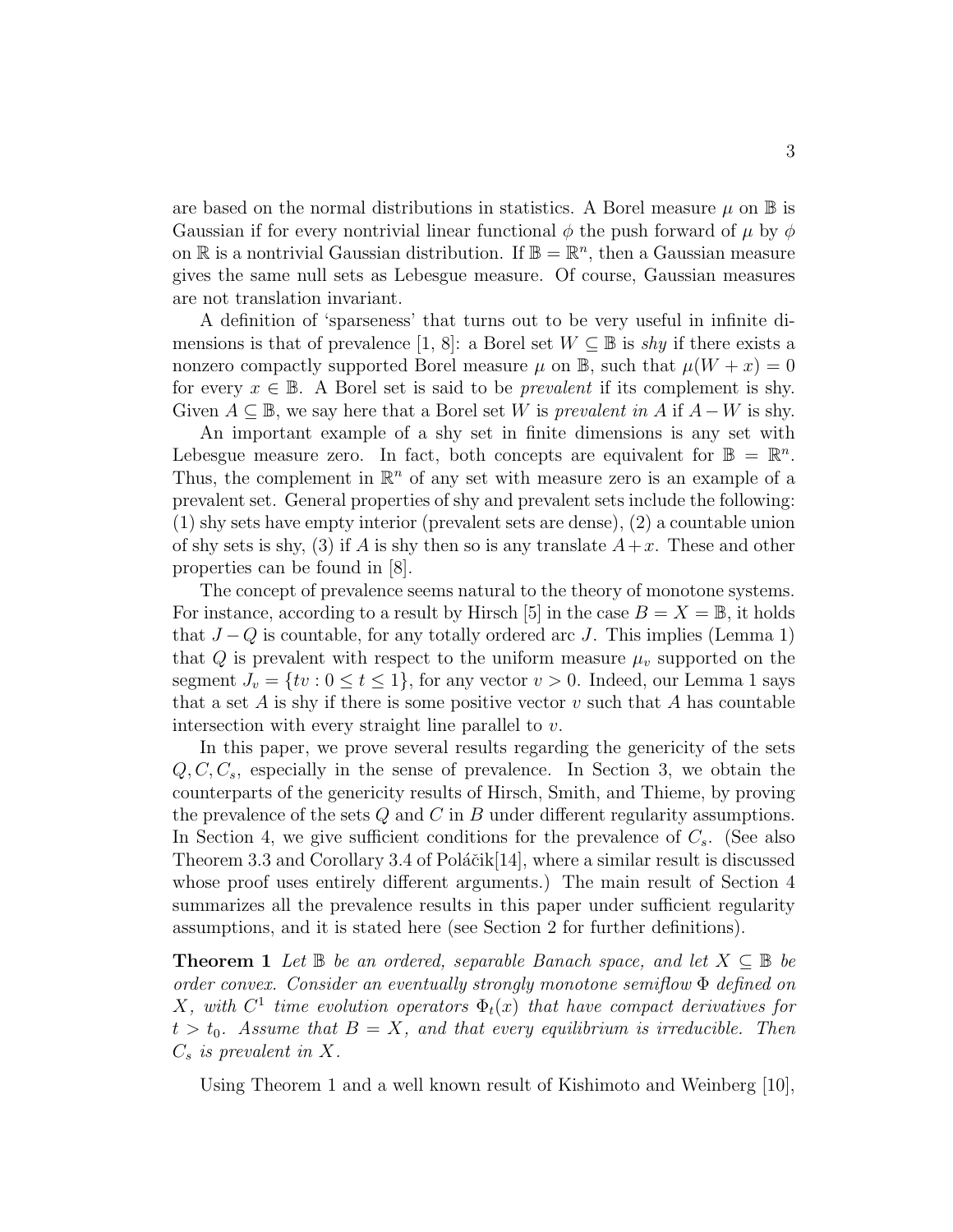in Section 6 we give an application for strongly cooperative reaction diffusion systems of n equations with Neumann boundary conditions on a convex domain Ω. In such a system, we prove the prevalence of the set of initial data in  $C(\overline{\Omega}, \mathbb{R}^n)$  corresponding to orbits that converge towards a constant equilibrium.

Note that the prevalence of  $Q$  or  $C$  in  $X$  doesn't imply a priori that they contain a set which is open and dense in  $X$ . As noted above, Smith and Thieme [18] gave such conditions which included strong compactness properties of the semiflow. Recently, two of us  $[6, 7]$  gave sufficient conditions for the above sets to contain open and dense sets by replacing strong compactness assumptions by the assumption that omega limit sets should have infima or suprema in the space. This result is especially useful when the state space is finite dimensional or is  $C(\overline{\Omega}, \mathbb{R}^n)$  since every compact set has infima and suprema. However, the space  $C(\overline{\Omega}, \mathbb{R}^n)$  is often not a convenient space, especially for partial differential equations. In Section 5 we improve the results in  $[6, 7]$  by requiring only that some possibly larger space contains infima or suprema of the limit sets. This extension facilitates the application of the theory to partial differential equations on state spaces that continuously imbed in a space of continuous functions such as Hölder and Sobelev spaces. An example of such an application is provided.

### 2 Definitions

### Order Relations

A closed subset K of a Banach space B is called a *cone* if i)  $x \in K$ ,  $\alpha > 0$ implies  $\alpha x \in K$ ; ii)  $x, y \in K$  implies  $x + y \in K$ ; iii)  $x \in K$  implies  $-x \notin K$ . The cone K is used to define a partial relation  $\leq$  by denoting  $x \leq y$  whenever  $y - x \in K$ . For instance if  $\mathbb{B} := \mathbb{R}^n$ , the so-called *cooperative cone*  $K = (\mathbb{R}_+)^n$ induces the order  $\leq$  in which  $x \leq y$  if and only if  $x_i \leq y_i$  for every  $i = 1 \dots n$ .

We also write in the general case  $x < y$  if  $x \leq y$ ,  $x \neq y$ , and  $x \ll y$  if  $y - x \in \text{Int } K$ . In the given example, it holds  $x \ll y$  if and only if  $x_i \ll y_i$  for every *i*. We write  $x \geq y$  to mean  $y \leq x$ , and similarly for  $>$  and  $\gg$ . An *ordered Banach space* is a Banach space  $\mathbb{B}$ , together with a closed cone  $K \subseteq \mathbb{B}$ .

Given two subsets A and B of  $\mathbb{B}$ , we write  $A \leq B$  ( $A < B$ ) when  $x \leq y$  ( $x <$ y) holds for each choice of  $x \in A$  and  $y \in B$ . A set  $A \subseteq \mathbb{B}$  is unordered if it does not contain points x, y such that  $x < y$ . A is order-convex if  $x \le z \le y$ and  $x, y \in A$  implies  $z \in A$ . It is *p-convex* if  $x < y$  and  $x, y \in A$  implies  $z = tx + (1-t)y \in A$  for  $0 < t < 1$ .

Consider a set  $X \subseteq \mathbb{B}$ . A point  $x \in X$  is *doubly accessible from below*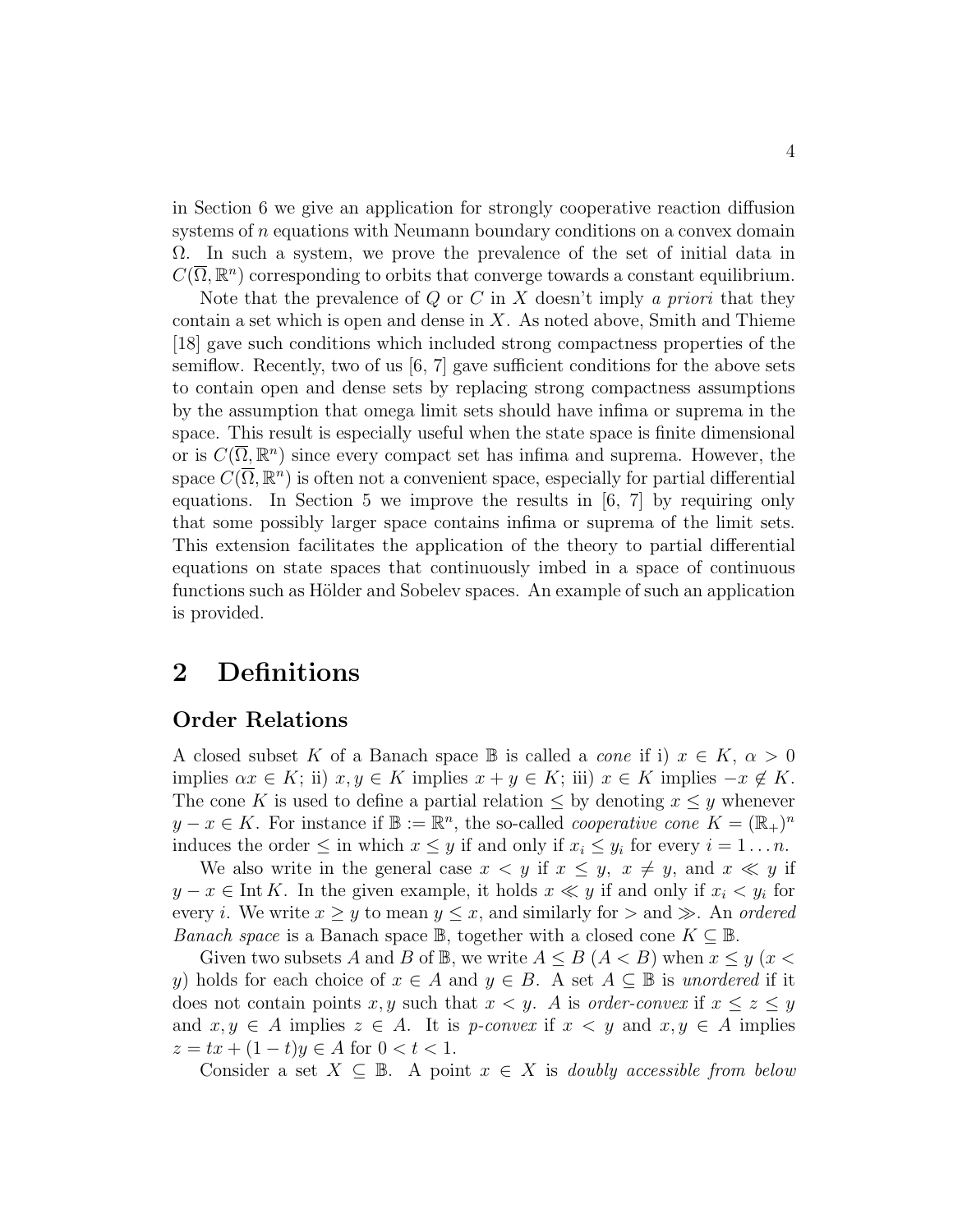(respectively, above) if in every neighborhood of x there exist  $y, z$  with  $y < z <$ x (respectively,  $x < y < z$ ). For  $A \subseteq X$  define  $L = \{x \in X | x \le A\}$  be the (possibly empty) set of lower bounds for  $A$  in  $X$ . In the usual way, we define inf  $A := u$  if  $u \in L$  and  $L \leq u$ ; u is unique if it exists. Similarly, sup A is defined.

### Semiflows

A semiflow on X is a continuous map  $\Phi: X \times \mathbb{R}_+ \to X$ ,  $(x, t) \mapsto \Phi_t(x)$ , such that:

$$
\Phi_0(x) = x
$$
,  $(\Phi_t \circ \Phi_s)(x) = \Phi_{t+s}(x)$   $(t, s \ge 0, x \in X)$ 

We will henceforth continue to denote  $\Phi(x,t)$  by  $\Phi_t(x)$ . The *orbit* of x is the set  $O(x) = {\Phi_t(x) : t \ge 0}.$ 

An equilibrium is a point x for which  $O(x) = \{x\}$ . The set of equilibria is denoted by  $E$ . We abuse notation by calling the semiflow  $C<sup>1</sup>$  if the Frechet (partial) derivative  $D_x\Phi(x,t)$  with respect to the state variable x exists for each x and  $t > 0$  and  $x \to D_x \Phi(x, t)$  is continuous. In case the domain is not open in Banach space B, this must be interpreted with care. See pg 273 in [6]. We often use the notation  $\Phi_t'(x) = D_x \Phi(x, t)$ . If  $e \in E$ , define  $\rho(e, t)$  to be the spectral radius of the Frechet derivative  $D_x\Phi(e,t)$ . We say that e is *linearly stable* if  $\rho(e, t) < 1$  for all  $t > 0$ , linearly unstable if  $\rho(e, t) > 1$ ,  $t > 0$ , and neutrally stable if  $\rho(e, t) = 1, t > 0$ . Under mild assumptions, a linearly stable (unstable) equilibrium is also stable (unstable) in the sense of Lyapunov. Define  $E_s \subseteq E$ to be the set of equilibria that are either linearly stable or neutrally stable. The set  $C_s$ , defined in the introduction, is the set of points whose omega limit set is a point of  $E_s$ .

The *omega limit set*  $\omega(x)$  of  $x \in X$ , defined in the usual way, is closed and positively invariant. When  $O(x)$  is compact in X, i.e., when  $x \in B$ ,  $\omega(x)$  is also nonempty, compact, invariant, connected, and it attracts  $x$ . Define for any set  $A \subseteq X$  the *strict basin of attraction SB(A)* := { $x \in X | \omega(x)$  = A and  $x \in B$ . Note the difference with the usual basin of attraction of A,  $\mathcal{B}(A) = \{x \in X \mid \omega(x) \subseteq A\}.$  For  $p \in E$ , define  $C(p) := SB(\{p\}).$  Note that  $C = \bigcup_{p \in E} C(p).$ 

### Monotonicity

Let  $\Phi$  denote a semiflow on  $X \subset \mathbb{B}$ . We call  $\Phi$  monotone provided

$$
\Phi_t(x) \leq \Phi_t(y)
$$
 whenever  $x \leq y$  and  $t \geq 0$ .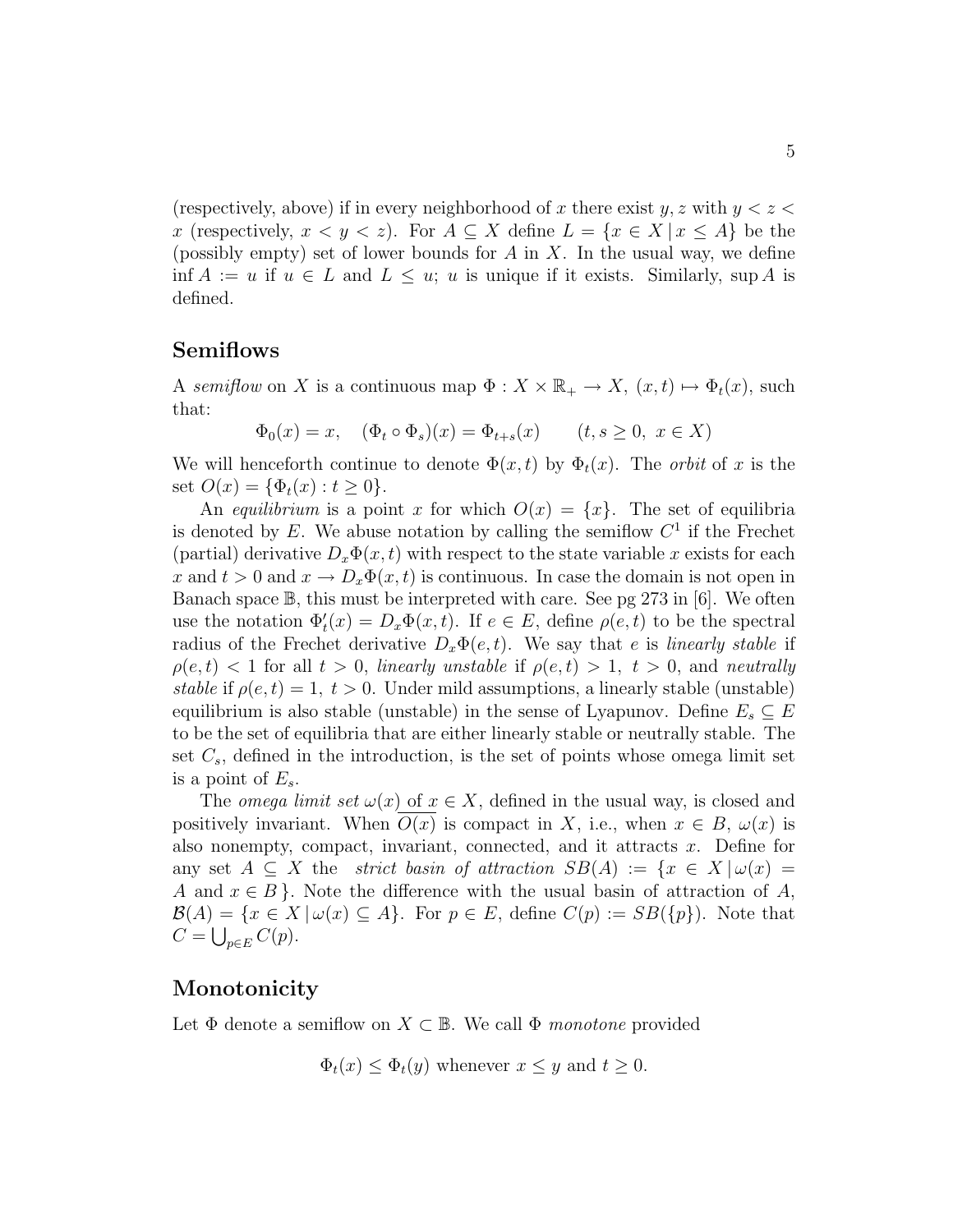$\Phi$  is strongly monotone if  $x < y$  implies that  $\Phi_t(x) \ll \Phi_t(y)$  for all  $t > 0$  and eventually strongly monotone if it is monotone and whenever  $x < y$  there exists  $t_0 \geq 0$  such that  $\Phi_t(x) \ll \Phi_t(y)$  for  $t \geq t_0$ .  $\Phi$  is strongly order-preserving, SOP for short, if it is monotone and whenever  $x < y$  there exist open subsets  $U, V$ of X with  $x \in U$  and  $y \in V$  and  $t_0 \geq 0$  such that

$$
\Phi_{t_0}(U) \le \Phi_{t_0}(V).
$$

Monotonicity of  $\Phi$  then implies that  $\Phi_t(U) \leq \Phi_t(V)$  for all  $t \geq t_0$ . Strong monotonicity implies eventual strong monotonicity which implies SOP [16].

We say that an equilibrium point  $e \in E$  of a monotone semiflow is *irreducible* if for some  $t = t_e > 0$ ,  $\Phi_t'(e)$  is a strongly positive operator (i.e.  $x > 0$  implies  $\Phi'_t(e)x \gg 0$ ). Observe that if  $\Phi'_t(e)$  is strongly positive, so is  $\Phi'_s(e)$ ,  $s \geq t$ . The point *e* is said to be *non-irreducible* otherwise. By the well-known Krein-Rutman theorem [15], if A is compact and strongly positive then its spectral radius  $\rho(A)$  is a simple eigenvalue with eigenspace spanned by a positive vector  $v \gg 0$ ; moreover v is the unique eigenvector belonging to K, up to scalar multiple.

Consider a reaction diffusion system

$$
\frac{\mathrm{d}u_i}{\mathrm{d}t} = d_i \Delta u_i + f_i(x, u), \ i = 1, \dots, m,
$$

defined on a smooth domain  $\Omega \subseteq \mathbb{R}^n$  under Neumann, Dirichlet, or Robin boundary conditions,  $d_i > 0$ ,  $i = 1 \dots m$ . We say that this system is *cooperative* and irreducible if the C<sup>2</sup> function  $f : \overline{\Omega} \times \mathbb{R}^m \to \mathbb{R}^m$  satisfies i)  $\partial f_i / \partial u_j(x, u) \geq 0$ for all  $i \neq j$ ,  $x \in \Omega$  and  $u \in \mathbb{R}^m$ , and ii) there exists  $\bar{x} \in \Omega$  such that the  $m \times m$ Jacobian matrix  $[\partial f_i/\partial u_j(\bar{x}, u)]$  is irreducible for all u. It is well known that under these conditions the reaction diffusion system is strongly monotone with respect to the cone  $C(\overline{\Omega}, \mathbb{R}^m_+)$  in  $\mathbb{B} = C(\overline{\Omega}, \mathbb{R}^m)$ . Moreover, this result holds true even when the operator  $\Delta$  is replaced by other second order elliptic operators; see Chapter 6 of [6] for details.

Given  $v \in \mathbb{B}, v \neq 0$ , define the Borel measure  $\mu_v$  on  $\mathbb{B}$  to be the uniform measure supported on the set  $S_v := \{tv | 0 \le t \le 1\}$ . That is,  $\mu_v(A) = m\{t \in$  $[0, 1]$   $\{tv \in A\}$ , where m is the Lebesgue measure in  $[0, 1]$ . This family of measures will be especially important for monotone semiflows below.

## 3 C is Prevalent in B

Consider an SOP semiflow  $\Phi$  defined on a subset X of the separable Banach space  $\mathbb{B}$ , ordered with respect to a cone K. We begin by quoting some fundamental properties of these semiflows from the literature; see e.g. [6, 16, 17].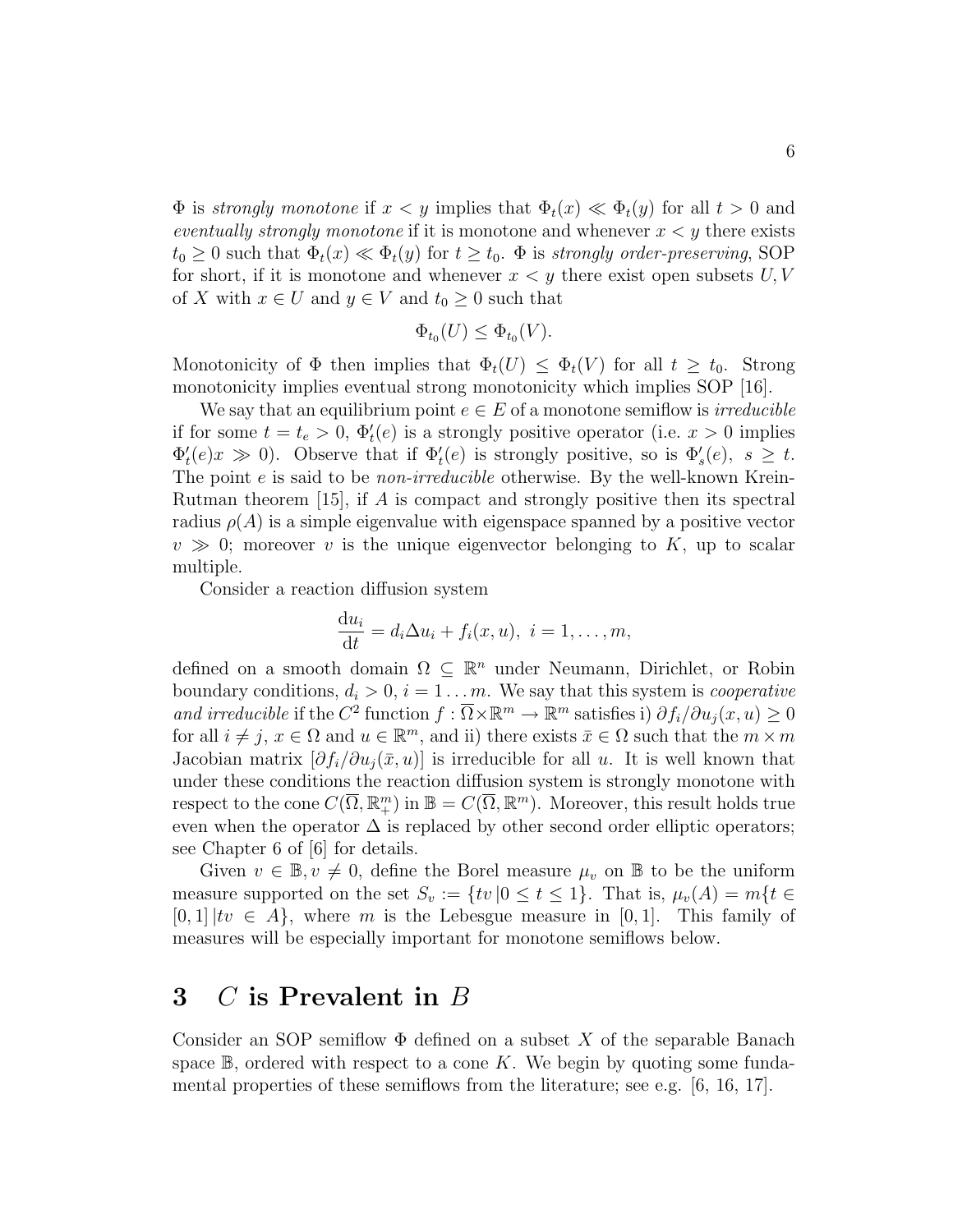**Theorem 2** Convergence Criterion: If  $\Phi$  is SOP and  $\Phi_T(x) > x$  ( $\Phi_T(x) < x$ ) for some  $T > 0$  then  $\Phi_t(x) \to p \in E$  as  $t \to \infty$ .

**Theorem 3** Nonordering of Limit Sets: Let  $\Phi$  be SOP and  $\omega$  be an omega limit set. Then no two points of  $\omega$  are related by  $\lt$ .

**Theorem 4** Limit Set Dichotomy: Let  $\Phi$  be SOP. If  $x \leq y$  then either

- (a)  $\omega(x) < \omega(y)$ , or
- (b)  $\omega(x) = \omega(y) \subset E$ .

Smith and Thieme [18] improve part (b) of the Limit Set Dichotomy to read  $\omega(x) = \omega(y) = \{e\}$  for some  $e \in E$  under additional smoothness and strong monotonicity conditions. For example, this Improved Limit Set Dichotomy holds if  $X \subseteq Y$  is order convex in the ordered Banach space Y with cone  $Y_+$ having non-empty interior,  $\Phi_t(x)$  is  $C^1$  in x and its derivative is a compact, strongly positive operator. See e.g. [6, 16, 18].

We now restate two standard results in terms of the concept of prevalence. The following lemma is the basis for the proofs below. Compare with Lemma 7.7 in [5].

**Lemma 1** Let  $W \subseteq X$  and suppose there exists a positive vector v such that  $L \cap W$  is countable for every straight line L parallel to v. Then W is shy.

*Proof.* Consider  $v > 0$  and the uniform measure  $\mu_v$  as defined in Section 2. Let  $L = \mathbb{R}v - x$  for an arbitrary  $x \in \mathbb{B}$ . Then

$$
(W+x)\cap S_v\subseteq (W+x)\cap \mathbb{R}v=(W\cap L)+x.
$$

Therefore clearly  $\mu_v(W + x) = 0$ , and W is shy with respect to  $\mu_v$ .

The proof of Hirsch's generic convergence theorem as stated in terms of prevalence becomes clear at this point. See Theorem 4.4 of [4], and [5].

**Theorem 5** Let  $\mathbb{B}$  be a separable Banach space, and consider a strongly monotone system defined on  $X \subseteq \mathbb{B}$ . Then Q is prevalent in B.

If the Improved Limit Set Dichotomy holds for  $\Phi$ , then C is prevalent in B.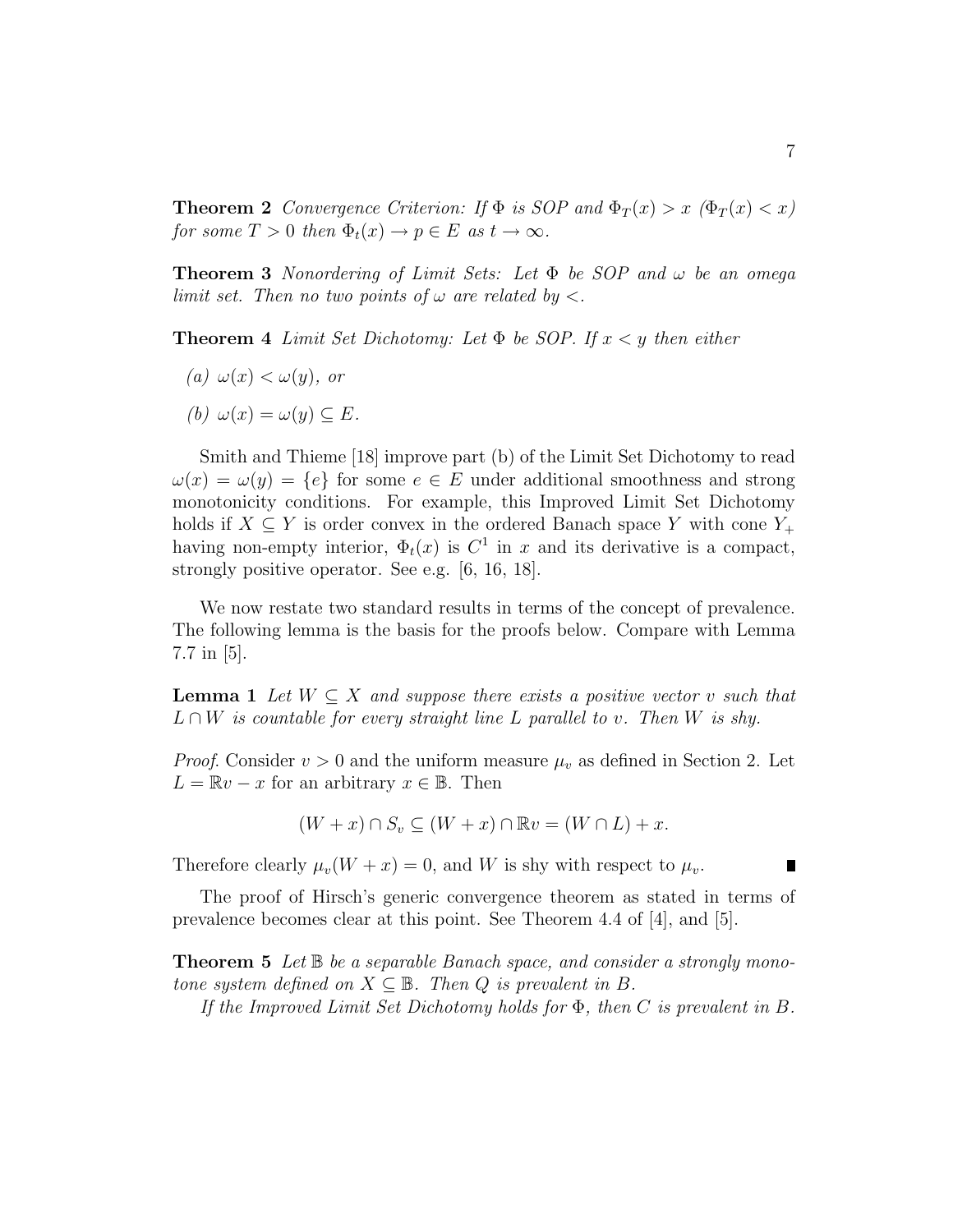*Proof.* Let  $N = B - Q$  be the set of states  $x \in B$  such that  $\omega(x) \nsubseteq E$  (see Section 7 for a proof that this set is measurable). Let  $L \subseteq X$  be a straight line parallel to a vector  $v > 0$ . Note that if  $x, y \in L \cap N$ ,  $x < y$ , then  $\omega(x) < \omega(y)$ , since otherwise  $\omega(x) = \omega(y) \subseteq E$  by the Limit Set Dichotomy.

We can apply an argument as in Theorem 7.3 c) of Hirsch [5] to conclude that  $N \cap L$  is countable: consider the set  $Y = \bigcup_{x \in N \cap L} \omega(x)$  with the topology inherited by B. Since no point in  $\omega(x)$  can bound  $\omega(x)$  from below or above (Theorem 3), no point in  $\omega(x)$  can be the limit of elements in  $\omega(y)$ ,  $y \neq x$ . Therefore  $\omega(x)$  is open in Y, for every  $x \in N \cap L$ . The countability of  $N \cap L$ follows by the separability of  $Y$ .

Since  $N \cap L$  is countable for every strongly ordered line L, N must be shy by Lemma 1.

If the Improved Limit Set Dichotomy holds for  $\Phi$ , then we can argue exactly as above to show that  $N = B \setminus C$  is shy.

### **Theorem 6** Let  $\mathbb B$  be a separable Banach space, and let X be p-convex in  $\mathbb B$ . If  $C$  is dense in  $B$ , then  $C$  is prevalent in  $B$ .

*Proof.* Let  $K = B - C$  be the set of the states  $x \in B$  such that  $\omega(x)$  is not a singleton (see Section 7 for a proof that this set is measurable). We will show that K is shy with respect to the measure  $\mu_v$ , for every  $v > 0$ . Recall the definition of the strict basin of attraction  $SB(A)$  of a set A (Section 2). From the assumption that C is dense in B, it holds that  $SB(\omega(x))$  has empty interior for every  $x \in K$ .

Let L be a straight line in X parallel to a positive vector  $v > 0$ ,  $\mathcal{P}(X)$  denote the set of all subsets of X, and consider the function  $\gamma : L \cap K \to \mathcal{P}(X)$  defined by  $\gamma(x) = \omega(x)$ . Then this function is injective. Indeed, if  $x, y \in L \cap K$ ,  $x < y$ , were such that  $\gamma(x) = \gamma(y) = W$ , then the strong order preserving property implies that for any point  $u = sx + (1-s)y$ ,  $0 < s < 1$  there is a neighborhood U of u and  $t_0 \geq 0$  such that  $\Phi_t(x) \leq \Phi_t(U) \leq \Phi_t(y)$  for  $t \geq t_0$  and therefore  $\omega(v) = W$  for every  $v \in U$  by the Limit Set Dichotomy. As U is a nonempty open subset of X, this implies that  $SB(W)$  has nonempty interior in X, a contradiction to the fact that x belongs to  $K$ .

Note also that, by the Limit Set Dichotomy, the image of  $\gamma$  is an ordered collection of sets:  $x < y$  then  $\gamma(x) < \gamma(y)$ . Following the same argument as in the proof of Theorem 5, it follows that  $L \cap K$  is countable. By Lemma 1, K is shy with respect to  $\mu_v$ , for  $v > 0$ .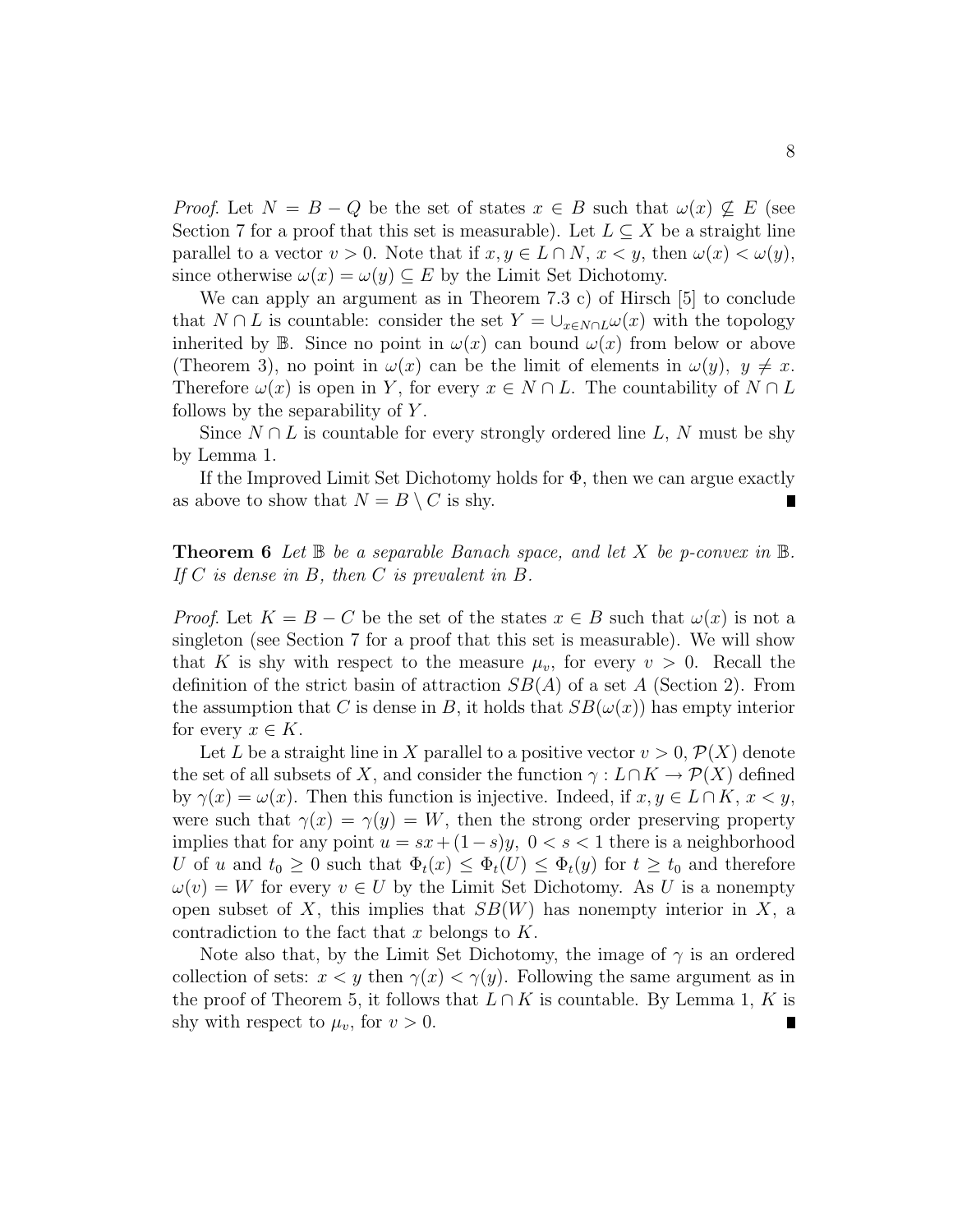### 4  $C_s$  is Prevalent in C for Smooth  $\Phi$

In this section we assume that  $\mathbb B$  is a separable Banach space ordered by a cone K with nonempty interior and  $\Phi$  is a strongly order preserving semiflow on the p-convex subset  $X \subseteq \mathbb{B}$ . We assume also that for every  $t \geq t_0$  the time evolution operators  $\Phi_t$  are compact, (Frechet)  $C^1$  and have compact derivatives (for some fixed  $t_0 \geq 0$ ). Recall from Section 2 the definition of  $E_s$ ,  $C_s$ , and irreducible equilibria. The aim of this section is to provide sufficient conditions for  $C_s$  to be prevalent in C and in X.

The following result is well-known.

**Lemma 2** Let  $T: X \to X$  be a continuous (nonlinear) operator. Let  $e \in X$  be a fixed point of T, and assume that the Frechet derivative  $T'(e) : T \to T$  exists and is compact. Assume also that there exists a sequence  $e_1, e_2, \ldots$  of fixed points of T,  $e_k \neq e$ , such that  $e_k \rightarrow e$  as  $n \rightarrow \infty$ .

Then the unit vectors  $v_k := (e_k - e)/|e_k - e|$  have a subsequence that converges towards a unit vector  $w \in \mathbb{B}$ , and  $T'(0)w = w$ .

**Lemma 3** If  $(e_k)_{k\in\mathbb{N}}$  is a sequence of equilibria of the semiflow  $\Phi$  such that  $e_k < e_{k+1}$  ( $e_k < e_{k+1}$ ) for all k, and if the sequence ( $e_k$ ) converges towards a irreducible equilibrium  $e \in E$ , then  $e \in E_s$ .

Proof. Let  $\tau \geq t_0$  be such that  $\Phi_{\tau}'(e)$  is strongly positive, and let  $T := \Phi_{\tau}$ . Then T satisfies the hypotheses of Lemma 2, so that defining  $v_k = (e_k$  $e/|e_k - e|$ , there exists a subsequence  $v_{k_i}$  which converges to a unit vector  $w \in \mathbb{B}$ . Furthermore,  $T'(e)w = w$ . From the fact that  $e < e_k$  for every k, we conclude that  $v_k > 0$  and consequently that the unit vector  $w > 0$  so  $w \gg 0$ .

By the Krein Rutman theorem, the fact that  $T'(e)$  has a positive eigenvector with eigenvalue 1 implies that in fact  $\rho(T'(e)) = 1$ . Therefore  $e \in E_s$ , and this concludes the proof.

The case  $e_{k+1} < e_k$  for every  $k \in \mathbb{N}$  can be treated similarly.

We introduce the property (P):

(P) Every set of equilibria  $E \subseteq E$  which is totally ordered by  $\lt$  has at most countably many non-irreducible points.

For instance, this condition holds if all equilibria in  $X$  are irreducible (see condition (S) in [16], p. 19). It also holds if every totally ordered subset of  $E$ has at most countably many points.

 $\blacksquare$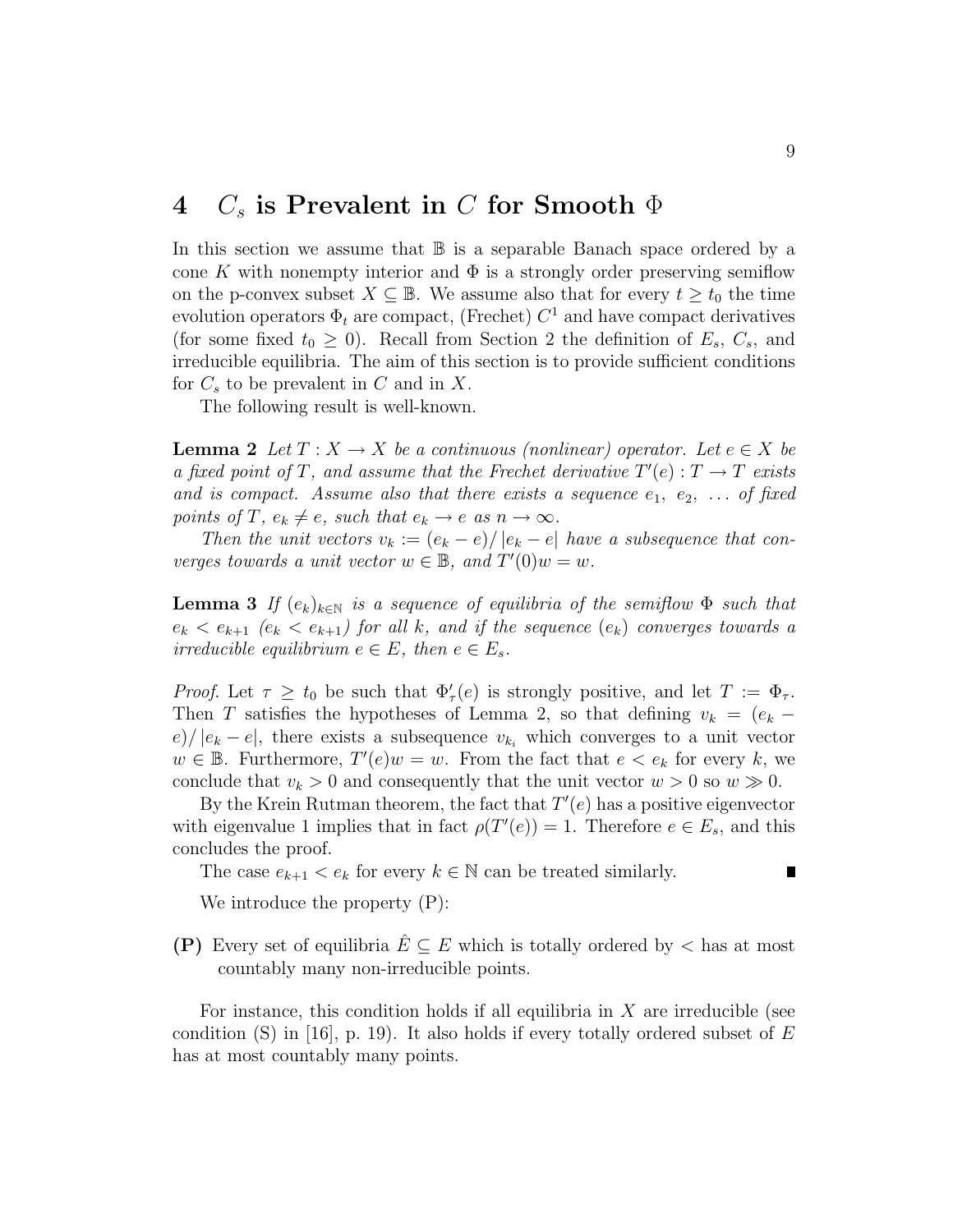**Lemma 4** Let property (P) be satisfied. If  $\hat{E} \subseteq E$  is totally ordered by <, and if every element of  $\hat{E}$  is linearly unstable, then  $\hat{E}$  is countable.

*Proof.* Suppose that  $\hat{E}$  is not countable. Then the set  $\tilde{E} \subseteq \hat{E}$  of irreducible elements in  $\hat{E}$  is also uncountable, by property (P). Let  $e \in \hat{E}$  be an accumulation point of E, which exists by the separability of the Banach space  $\mathbb B$  (otherwise  $\mathbb B$ ) would contain an uncountable set of pairwise disjoint open balls). Then there exists a monotone sequence of elements in  $E$  which converges towards  $e$ . By the previous lemma it holds that  $e \in E_s$ , contradicting  $e \in \tilde{E}$ . П

#### **Lemma 5** If  $e \in E \setminus E_s$ , then  $SB(e)$  is unordered and hence shy.

*Proof.* The same argument as Lemma 2.1 in [19] shows that  $SB(e)$  is unordered. This implies that it is shy with respect to  $\mu_v$  for any  $v > 0$ , by Lemma 1, since any line parallel to v meets  $SB(e)$  at most once.

Our next result is similar to Theorem 4.4 in [4] in finite dimensions, and to a lesser extent to Theorem 10.1 in [5] but it drops the assumptions of finiteness or discreteness for the set E.

**Theorem 7** In addition to the assumptions of this section, let property  $(P)$  be satisfied. Then  $C_s$  is prevalent in  $C$ .

Proof. We follow a very similar argument as in the proof of Theorem 5. Let  $N = C - C_s$  be the set of  $x \in C$  such that  $\omega(x)$  is a linearly unstable equilibrium. It will be shown in Section 7 that this set is Borel. Let  $v > 0$  and let L be a line parallel to v. Then we can define the function  $\sigma : L \cap N \to X$  by  $\sigma(x) =$  $\lim_{t\to\infty} \Phi(x,t)$ . If  $x_1, x_2 \in L \cap N$ ,  $x_1 < x_2$ , then necessarily  $\sigma(x_1) < \sigma(x_2)$  by the Limit Set Dichotomy since  $SB(\omega(x_1))$  is unordered by Lemma 5. Thus  $\sigma$ is injective. As  $\hat{E}$  = range  $\sigma$  is totally ordered, it is countable by Lemma 4, and so is  $L \cap N$  by injectivity. By Lemma 1, N is shy.

See also Theorem 4.4 and Theorem 4.1 of [4]. We are ready now to prove the result stated in the introduction.

**Proof of Theorem 1:** Proof. In this case, the Improved Limit Set Dichotomy holds so C is prevalent in X by Theorem 5. As  $C_s$  is prevalent in C by Theorem 7, the result follows since  $X \setminus C_s = (X \setminus C) \cup (C \setminus C_s)$  is the union of two subsets, each shy relative to the same  $\mu_v$ ,  $v > 0$ .  $\blacksquare$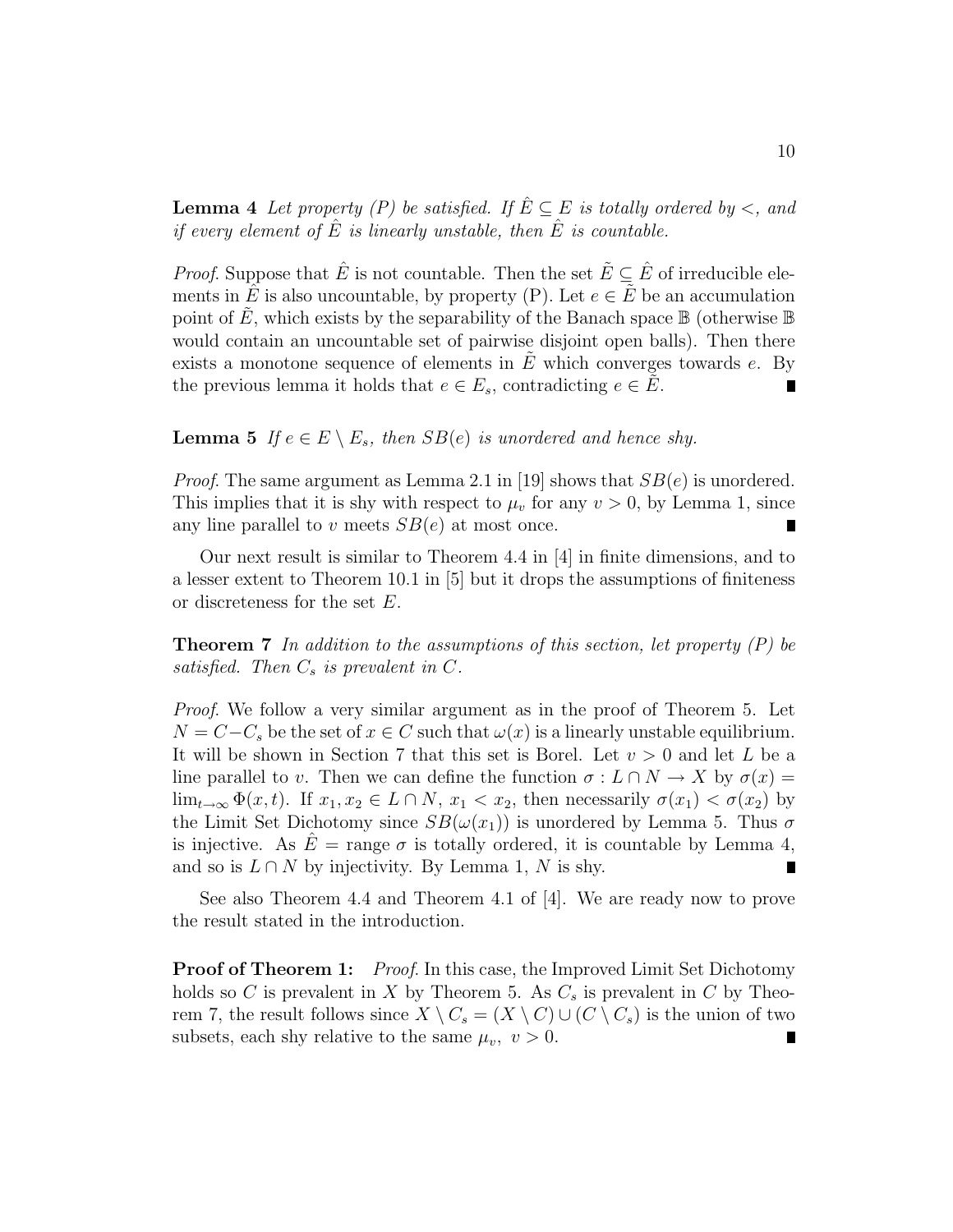### 5 Q Contains an Open and Dense set

In this section, we do not require a Banach space structure of our state space. It suffices for X to be a partially ordered metric space such that the order relation is closed; we call such a space and ordered metric space. Let  $\Phi$  be an SOP semiflow on the ordered metric space  $X$ , having compact orbit closures. In this section we improve a result in [7] by weakening the conditions for Q to contain an open and dense set. We introduce the following hypothesis:

**(K)**  $X \subseteq Z$  where Z is an ordered metric space with order relation  $\leq_Z$ , the inclusion  $i: X \to Z$  is continuous and X inherits its order relation from Z.  $\Phi$ extends to a mapping  $\Psi : \mathbb{R}_+ \times Z \to Z$ , not necessarily continuous, where

(a)  $\Psi|_{\mathbb{R}_+\times X} = \Phi$ ,

- (b)  $\Psi$  is monotone on Z.
- (c) For every  $z \in Z$ , there exists  $t_z \geq 0$  such that  $\Psi_{t_z}(z) \in X$ .

Observe that if  $z \in Z$ , then  $\Psi_t(z) \in X$  and  $\Psi_t(z) = \Phi_t(z)$  for  $t \geq t_z$ . Consequently, the omega limit set of the orbit through z exists in both X and in Z and they agree.

Recall (Section 2) the definition of the set  $C(p)$  for an equilibrium  $p \in E$ , and that of a set  $X$  which is doubly accessible from below. All topological properties used hereafter are relative to the space X.

**Lemma 6** Let (K) hold. Suppose  $x \in X \setminus Q$  and  $a = \inf \omega(x) \in Z$  exists. Then  $\omega(a) = \{p\}$  where  $p \in X$  satisfies  $p < \omega(x)$ , and  $x \in \text{Int } C(p)$  provided x is doubly accessible from below.

*Proof.* Fix an arbitrary neighborhood M of x. Note that  $a <sub>Z</sub> \omega(x)$  because  $\omega(x) \subseteq X$  is unordered (Theorem 3). By invariance of  $\omega(x)$  and (K) we have  $\Psi_t a \leq_Z \Psi_t \omega(x) = \Phi_t \omega(x) = \omega(x)$ , hence  $\Psi_t a \leq_Z a, t \geq 0$ . It follows from (K) that  $\Phi_t(w) \leq w := \Psi_{t_a}(a)$  for  $t \geq 0$  and therefore the Convergence Criterion Theorem implies that  $\omega(a)$  is an equilibrium  $p \in X$  with  $p \leq a$ . Because  $p < \omega(x)$ , SOP yields a neighborhood N of  $\omega(x)$  and  $s \geq 0$  such that  $p \leq \Phi_t N$ for all  $t \geq s$ . Choose  $r \geq 0$  with  $\Phi_t x \in N$  for  $t \geq r$ . Then  $p \leq \Phi_t x$  if  $t \geq r + s$ . The set  $V := (\Phi_{r+s})^{-1}(N) \cap M$  is a neighborhood of x in M with the property that  $p \leq \Phi_t V$  for all  $t \geq r + 2s$ . Hence:

$$
u \in V \Rightarrow p \le \omega(u) \tag{1}
$$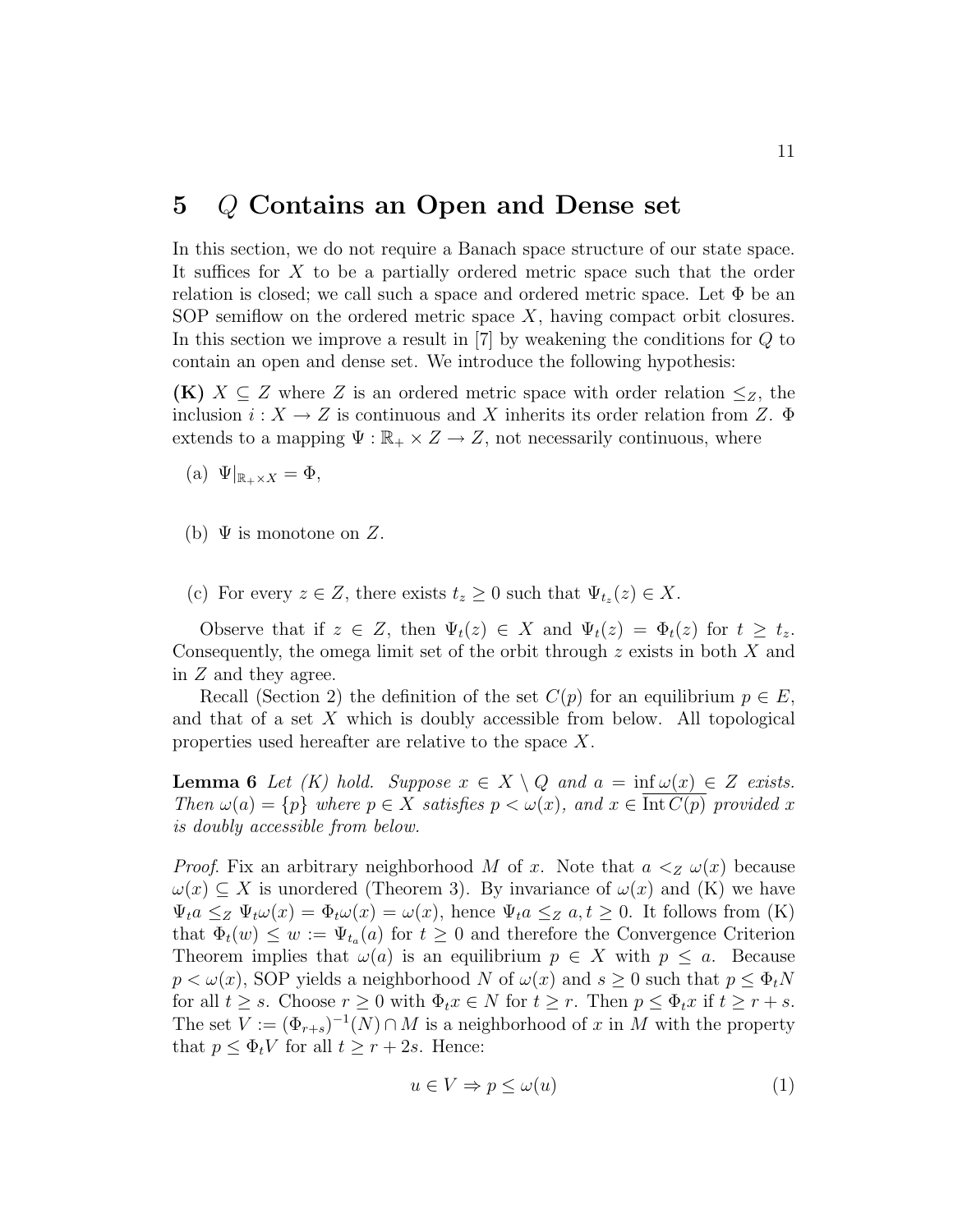Now assume x doubly accessible from below and fix  $y_1, y \in V$  with  $y_1 < y <$ x. By the Limit Set Dichotomy  $\omega(y) < \omega(x)$ , because  $\omega(x) \not\subseteq E$ . By SOP we fix a neighborhood  $U \subseteq V$  of  $y_1$  and  $t_0 > 0$  such that  $\Phi_{t_0} u \leq \Phi_{t_0} y$  for all  $u \in U$ . The Limit Set Dichotomy implies  $\omega(u) = \omega(y)$  or  $\omega(u) < \omega(y)$ ; as  $\omega(y) < \omega(x)$ , we therefore have:

$$
u \in U \Rightarrow \omega(u) < \omega(x) \tag{2}
$$

For all  $u \in U$ , (2) implies  $\omega(u) \leq \omega(a) = \{p\}$ , while (1) entails  $p \leq \omega(u)$ . Hence  $U \subseteq C(p) \cap M$ , and the conclusion follows.

An analogous result holds if " $a = \inf \omega(x) \in Z$  exists" is replaced by " $b =$  $\sup \omega(x) \in Z$  exists", in which case  $\omega(b) = \{q\}$  where  $q > \omega(x)$ . Furthermore, the conclusion  $x \in Int C(p)$  holds provided x is doubly accessible from above.

We introduce an additional condition on the semiflow  $\Phi$  similar to the one in  $|7|$ :

(L) Either every omega limit set  $\omega(x)$ ,  $x \in X$ , has an infimum in Z and the set of points that are doubly accessible from below has dense interior in  $X$ , or every omega limit set has a supremum in  $Z$  and the set of points that are doubly accessible from above has dense interior in X.

**Theorem 8** Let  $\Phi$  be an SOP semiflow on the ordered metric space X, having compact orbit closures, and satisfying axioms (L) and (K). Then  $X \setminus Q \subseteq \text{Int } C$ , and Int Q is dense.

*Proof.* To fix ideas we assume the first alternative in  $(L)$ , the other case being similar. Let  $X_0$  denote a dense open set of points doubly accessible from below. Lemma 6 implies  $X_0 \subseteq Q \cup \overline{\text{Int }C} \subseteq Q \cup \overline{\text{Int }Q}$ , hence the open set  $X_0 \setminus \overline{\text{Int }Q}$  lies in Q. This prove  $X_0 \setminus \overline{\text{Int }Q} \subseteq \text{Int }Q$ , so  $X_0 \setminus \overline{\text{Int }Q} = \emptyset$ . Therefore  $\overline{\text{Int }Q} \supset X_0$ , hence  $\overline{\text{Int }Q} \supset \overline{X_0} = X$ .  $\blacksquare$ 

Axiom  $(L)$  is a restriction on both the space X (order and topology) and the semiflow (limit sets). If X continuously embeds in  $Z = C(A, \mathbb{R})$ , the Banach space of continuous functions on a compact set A with the usual ordering,  $\Phi$  extends to a monotone mapping on Z with the smoothing property (c), then axiom (L) holds. This is true because every compact subset of  $C(A,\mathbb{R})$ has a supremum and infimum (see Schaefer [15], Chapt. II, Prop. 7.6). In particular, X may be a Euclidean space  $\mathbb{R}^n$ , a Hölder space  $C^{k+\alpha}(\Omega,\mathbb{R}^n)$ ,  $0 \leq$  $\alpha < 1, k = 0, 1, 2, \dots$ , for  $\Omega$  a compact smooth domain in  $R^m$ , or a Sobolev space  $H^{k,p}(\Omega)$  for  $k-\frac{n}{p}\geq 0$  where the usual functional ordering is assumed. These cases cover ordinary, delay, and parabolic partial differential equations under suitable hypotheses.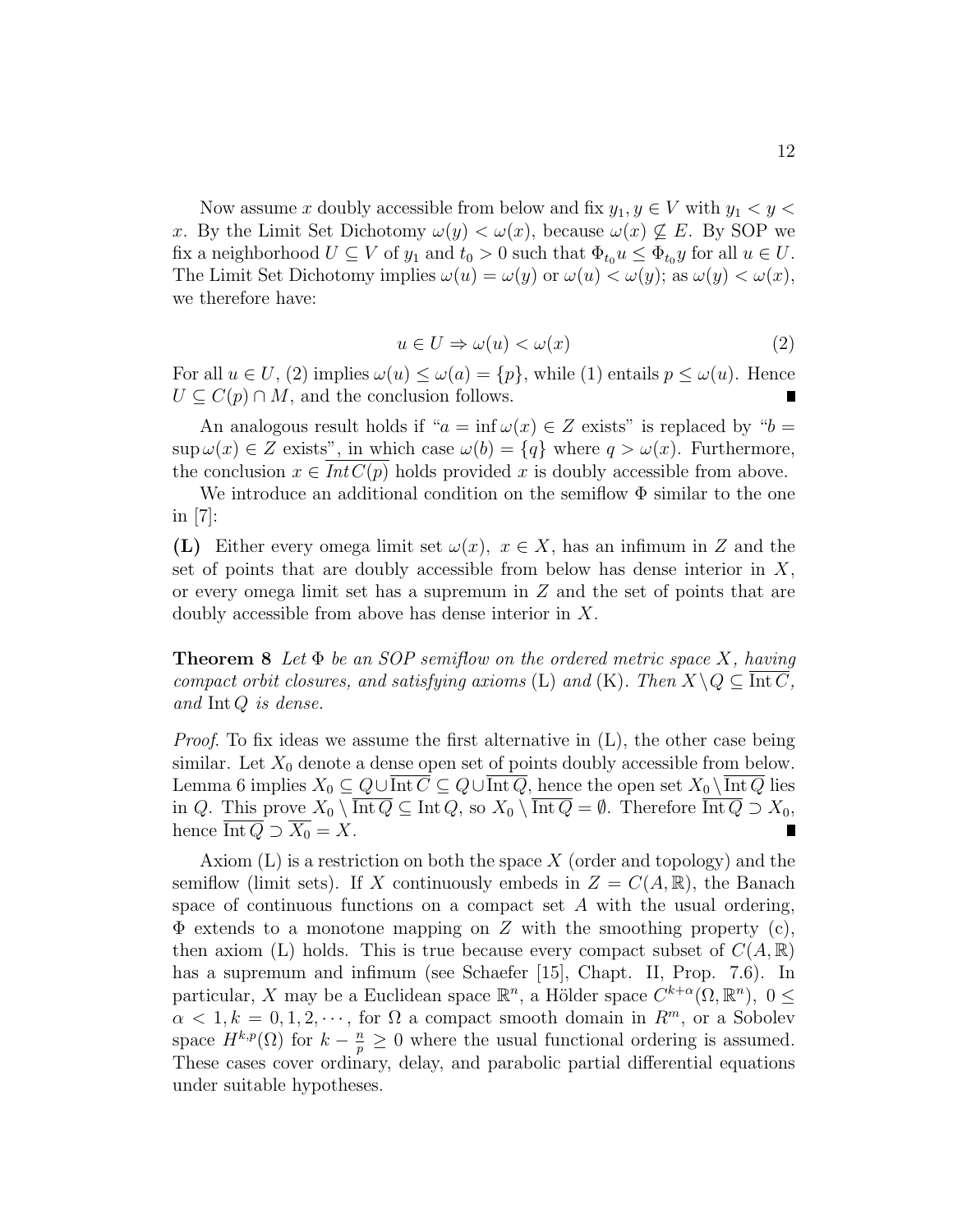Theorem 8 extends the corresponding result in [7], where it was assumed that  $Z = X$ , by allowing X to be imbedded in a larger space Z in which it is more likely that omega limit sets have infima and suprema. This extension is important for partial differential equations for the reasons mentioned above.

We show how Theorem 8 can be used to improve Theorem 6.17 of  $[6]$  concerning the system of reaction diffusion equations given by

$$
\frac{\partial u_i}{\partial t} = A_i u_i + f_i(x, u), \quad i = 1 \dots m, \quad x \in \Omega, \quad t > 0
$$
  

$$
B_i u_i = 0, \quad x \in \partial\Omega, \quad t > 0
$$

where  $A_i$  are uniformly elliptic second order differential operators and  $B_i$  are boundary operators of Dirichlet, Robin, of Neumann type and  $f$  is cooperative and irreducible in the sense of Section 2 (see Section 6.2 of [6] for an additional discussion of this system). These conditions could be formulated with respect to an alternative orthant order with no change in conclusions.

Let  $\Gamma \subseteq \mathbb{R}^m$  be a rectangle, i.e., product of m nontrivial intervals, and  $k = 0, 1$ . Consider the sets

$$
X_{\Gamma}^{k} := \{ u \in C_{B}^{k}(\overline{\Omega}, \mathbb{R}^{m}) : u(\overline{\Omega}) \subseteq \Gamma \}, \quad X_{\Gamma} := \{ u \in L^{p}(\Omega, \mathbb{R}^{m}) : u(\Omega) \subseteq \Gamma \}
$$

See  $[6]$  for details on the notation; the subscript B indicates the boundary conditions are accommodated. We assume that the system above generates a semiflow  $\Phi$  on  $X_{\Gamma}$  and semiflows  $\Phi^k$ ,  $k = 0, 1$  on  $X_{\Gamma}^k$ . See [6] for such conditions.

Finally, assuming that these semiflows have compact orbit closures, it is observed in [6] that:

- $X_{\Gamma}^1$  is dense in  $X_{\Gamma}^0$  and in  $X_{\Gamma}$ .
- $\Phi$  and  $\Phi^0$  agree on  $X^0_{\Gamma}$ , and  $\Phi$ ,  $\Phi^0$  and  $\Phi^1$  agree on  $X^1_{\Gamma}$
- $\Phi_t$  (respectively,  $\Phi_t^0$ ) maps  $X_\Gamma$  (respectively,  $X_\Gamma^0$ ) continuously into  $X_\Gamma^1$  for  $t > 0$
- $\Phi$ ,  $\Phi$ <sup>1</sup> and  $\Phi$ <sup>0</sup> have the same omega limit sets, compact attractors and equilibria.

Theorem 6.17 in [6] concludes, among other things, that the set of quasiconvergent points for each of the semiflows is residual in the appropriate space. In particular,  $Q(\Phi^k)$  is residual in  $X_{\Gamma}^k$  for  $k = 0, 1$ . In fact,  $Q(\Phi^k)$  is open and dense in  $X_{\Gamma}^{k}$  by Theorem 8. To see this, we need only note that  $X_{\Gamma}^{1}$  imbeds continuously in  $Z = X_{\Gamma}^0$ , that axiom (K) holds by virtue of the properties itemized above, and that axiom  $(L)$  holds in Z for the reasons noted following the proof of Theorem 8.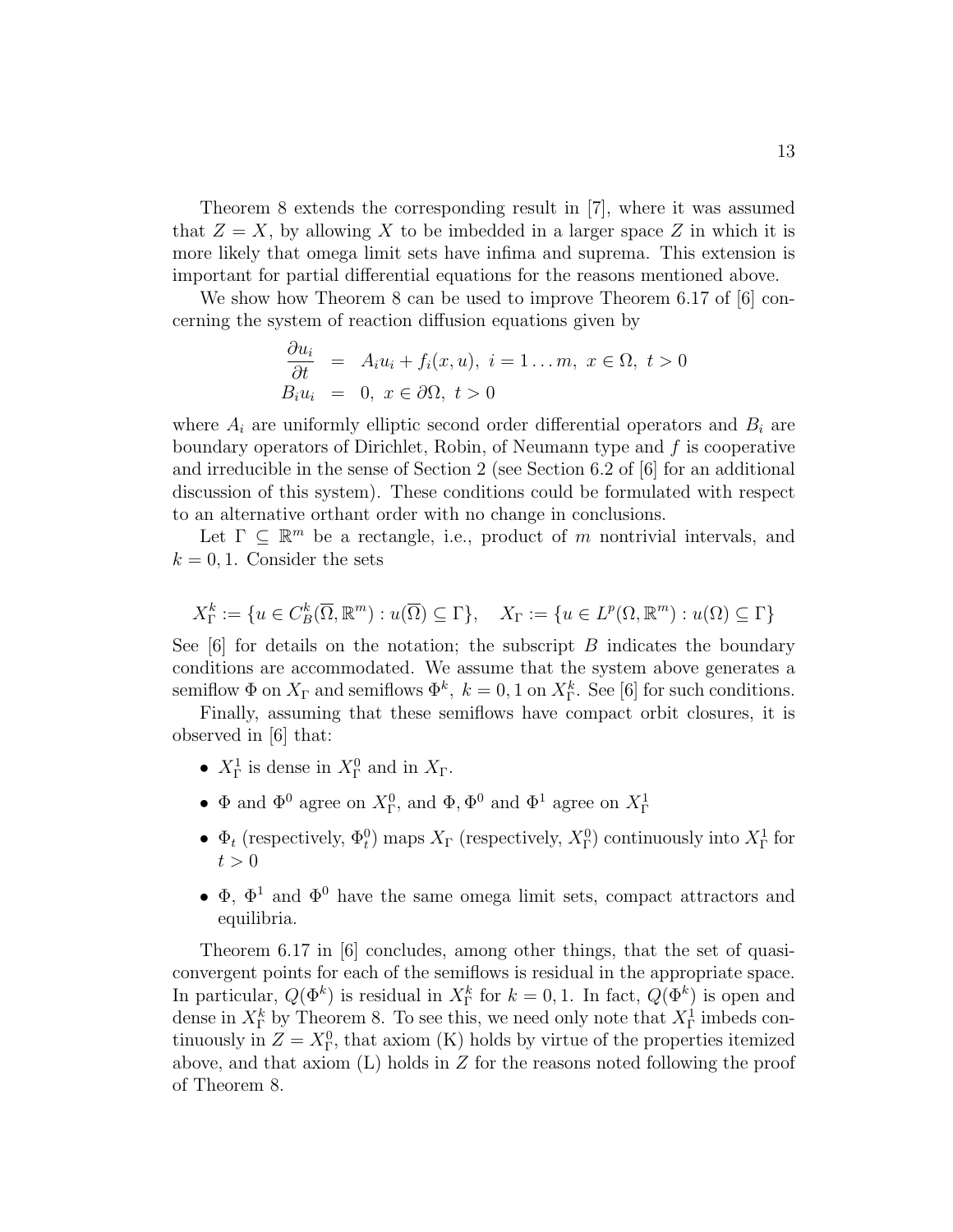# 6 Reaction-Diffusion Systems with No-Flux Conditions on a Convex Domain

Consider a reaction-diffusion system

$$
\begin{aligned}\n\frac{\partial u_i}{\partial t} &= d_i \Delta u_i + f_i(u), \quad i = 1 \dots m, \ x \in \Omega, \ t > 0, \\
\frac{\partial u}{\partial n} &= 0, \quad x \in \partial \Omega, \ t > 0, \\
u(x, 0) &= u_0(x), \quad x \in \overline{\Omega},\n\end{aligned} \tag{3}
$$

for a smooth domain  $\Omega \subseteq \mathbb{R}^n$ , a  $C^2$  function  $f : \mathbb{R}^m \to \mathbb{R}^m$ ,  $d_i > 0$ ,  $i = 1 \dots m$ , and an initial condition  $u_0 \in C(\overline{\Omega}, \mathbb{R}^m)$ . Kishimoto and Weinberger [10] showed that if  $\Omega$  is convex, and assuming that  $\partial f_i/\partial u_j > 0$  for all  $i \neq j$ , then any nonconstant equilibrium  $\bar{u}$  is linearly unstable. A careful reading of the proof in that paper will show that in fact it is sufficient that  $f$  is cooperative and irreducible (Section 2). By making a linear change of variables, we may extend the following result to any system which is monotone with respect to one of the other orthants  $K$ . See [16].

Equilibria of (3), solutions of the associated elliptic boundary value problem, are known for having multiple and sometimes unexpected solutions. Not only is it possible for a strongly monotone reaction diffusion system to have several spatially nonhomogeneous equilibria, but it is in fact possible that there is a continuum of them [3]. The following application of Theorem 1 shows that the generic solution converges to a uniform (constant) solution.

**Theorem 9** Let  $f : \mathbb{R}^m \to \mathbb{R}^m$  be a  $C^2$  function, and consider the dynamical system

$$
\frac{\partial u}{\partial t} = f(u). \tag{4}
$$

Assume that this system is cooperative and irreducible and that all initial value problems have bounded solutions for  $t \geq 0$ . If the domain  $\Omega \subseteq \mathbb{R}^n$  is convex, then the set of initial conditions  $u_0$  of (3) whose solution  $u(x,t)$  converges towards a uniform equilibrium is prevalent in  $C(\overline{\Omega}, \mathbb{R}^m)$ .

Proof. We need to show that all the general assumptions of the previous section are satisfied, as well as the hypotheses of Theorem 1. Clearly  $X = C(\overline{\Omega}, \mathbb{R}^m)$  is a separable Banach space under the uniform norm with cone given by  $C(\overline{\Omega}, \mathbb{R}^n_+)$ . The fact that the time evolution operators generate a semiflow of compact operators with compact derivatives on  $X$  is well known in the literature; see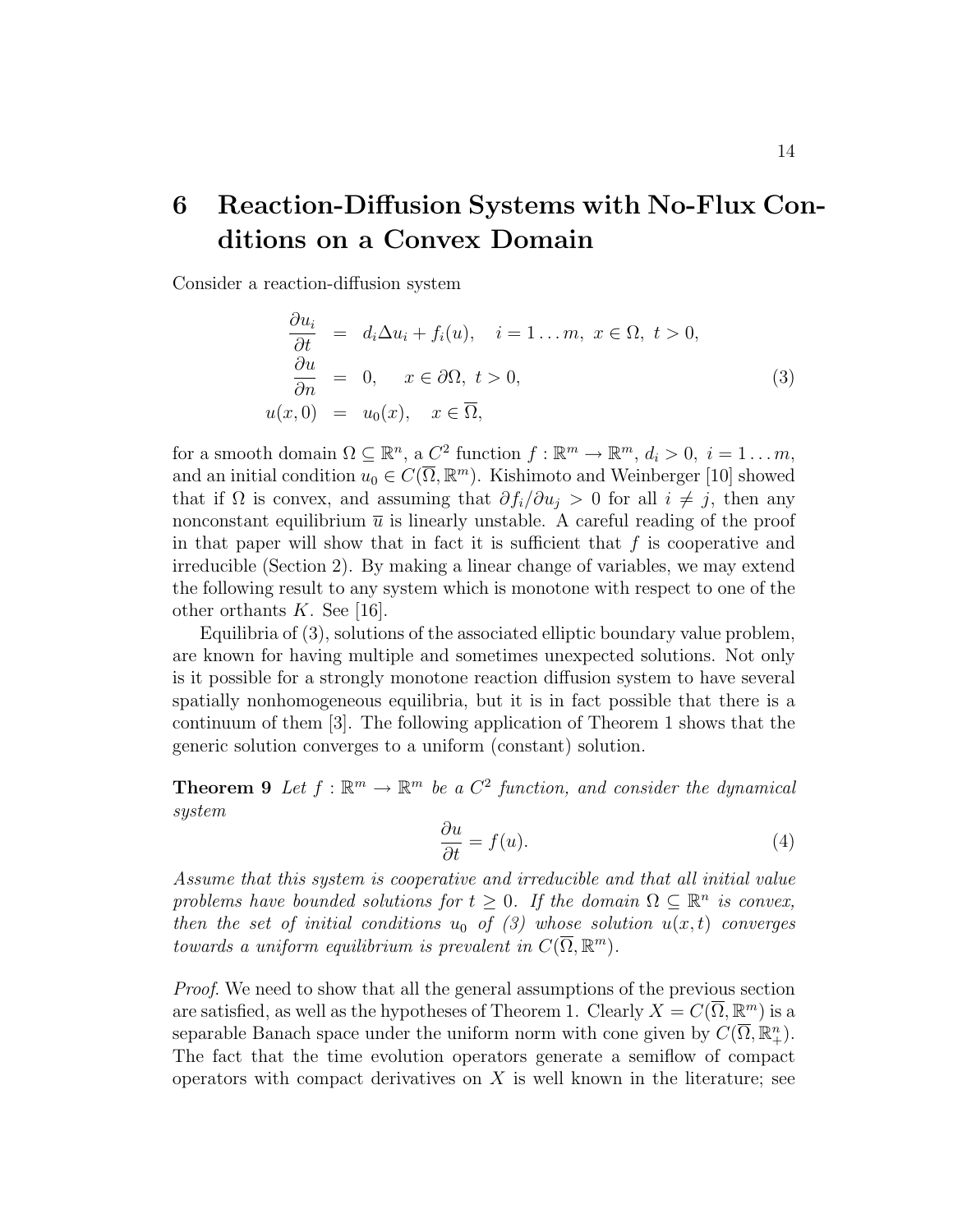for instance [6, 11, 12, 14]. The fact that  $B = X$  follows from comparison with solutions of the ordinary differential equations (4); see e.g. Theorem 7.3.1 in [16]. To see that the system (3) has no non-irreducible equilibria, let  $\hat{u}$  be an equilibrium of the system, and recall that the linearization around  $\hat{u}$  is of the form

$$
\frac{\partial u}{\partial t} = D\Delta u + M(x)u,
$$

together with Neumann boundary conditions, where  $M(x) = \partial f / \partial u(\hat{u}(x))$  and  $D = \text{diag}(d_1, \ldots, d_m)$ . According to Theorem 7.4.1 of [16], to prove that this system is strongly monotone it is enough to verify that the associated finitedimensional system with no diffusion is monotone for every fixed value of  $x \in \Omega$ , and strongly monotone for at least one value of  $x$ . This therefore follows from the irreducibility assumption on the linearizations of (4).

By Theorem 1,  $C_s$  is prevalent in  $B = X$ . But by the main theorem in [10], any initial condition in  $C_s$  has a solution which converges towards an equilibrium which is uniform in space. This completes the proof. П

### 7 Appendix: Measurability

It is important to observe that in order to apply measure-theoretic arguments on Theorems 5, 6, and 7, one needs to prove first that the sets involved in each result are Borel measurable. This is carried out in the present section, where we assume throughout that  $X$  is a Borel subset of a *separable* Banach space B, that  $\Phi : \text{Dom } \Phi \to X$  is a continuous local semiflow defined on the open subset Dom  $\Phi$  of  $X \times R_+$  containing  $X \times \{0\}$ . For each  $x \in X$ ,  $\{t \geq 0 : (x, t) \in$ Dom  $\Phi$ } = [0,  $\sigma_x$ ). The set

$$
Ext = \{ x \in X : \sigma_x = +\infty \} = \cap_q \{ x \in X : \sigma_x > q \},
$$

where the intersection is taken over all positive rational  $q$ , is Borel since it is the countable intersection of open subsets of  $X$ . Therefore, we may as well rename  $X = Ext$  and consider the global semiflow  $\Phi: X \times \mathbb{R}_+ \to X$  where X is Borel. Given  $p \in \mathbb{B}$  and  $r > 0$ , let  $B_r(p) = \{x \in \mathbb{B} : |x - p| < r\}.$ 

Let  $D \subseteq X$  be a closed set in X and  $r \in R_+$ , and consider the set

$$
W(D,r) = \{ x \in X \mid \Phi_t(x) \in D, \text{ for all } t \ge r \} = \bigcap_{q \in Rat, \ q > r} \Phi_q^{-1}(D),
$$

where Rat denotes the rationals. The equality holds from the continuity of  $\Phi$ . Since each operator  $\Phi_q$  is continuous,  $W(D, r)$  is a Borel measurable set.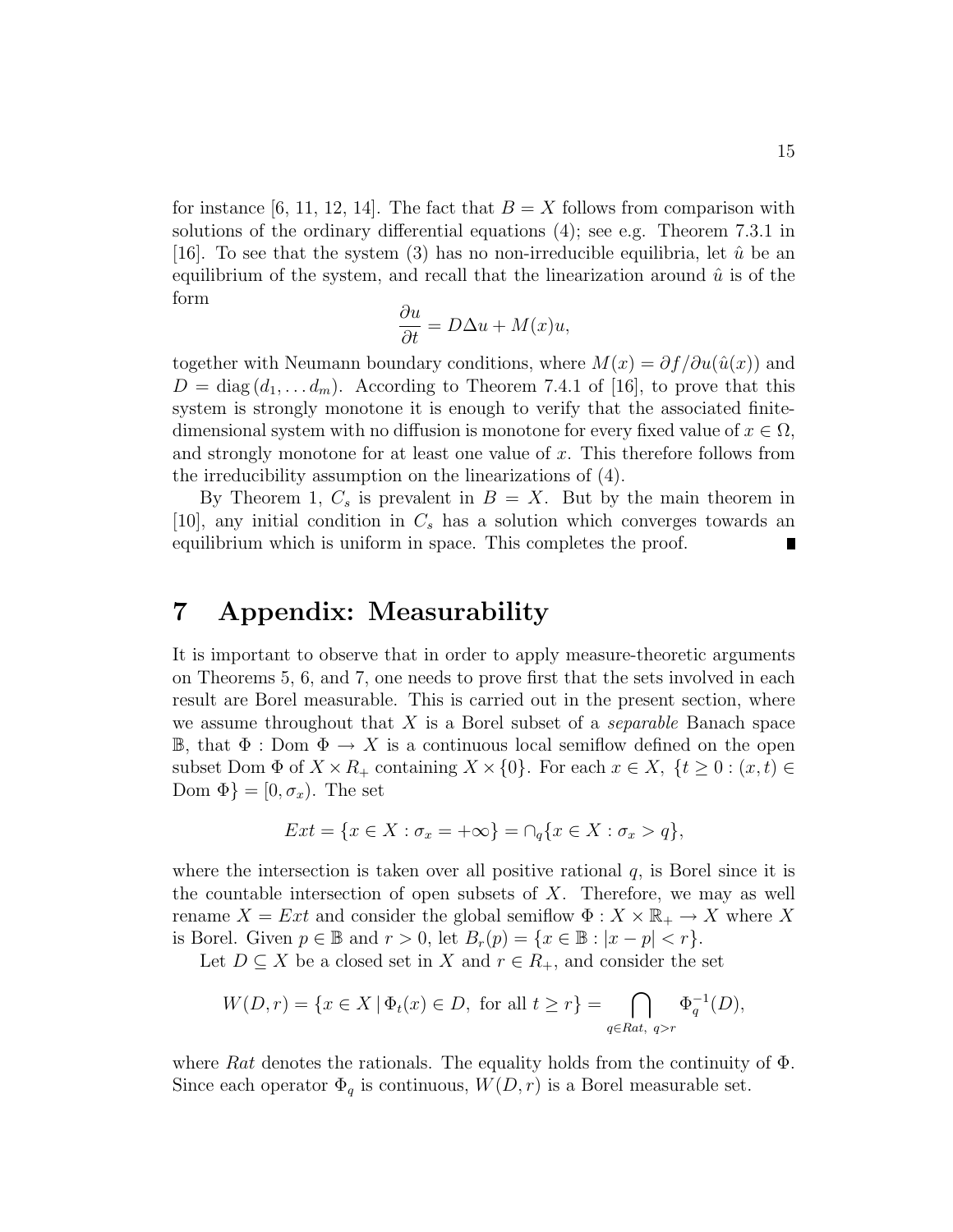In the following we assume only that  $\Phi$  is a continuous semiflow on the closed set X.

**Lemma 7** If X is closed in  $\mathbb{B}$ , then the set B of the elements  $x \in X$  with precompact orbit is Borel measurable.

*Proof.* Note that B is the set of  $x \in X$  such that  $O(x)$  is totally bounded, and that a set S is totally bounded if and only if for every  $\epsilon > 0$  there exists a finite collection of *closed* balls of radius less than  $\epsilon$ , whose union contains S. Let  $\{p_i\}_{i\in\mathbb{N}}$  be a countable dense set in B and let  $\mathfrak{F}$  be the family of all finite subsets of N. Then  $\mathfrak{F}$  is countable and

$$
B = \bigcap_{n \in \mathbb{N}} \bigcup_{F \in \mathfrak{F}} W(S_{F,n}, 0),
$$

where  $S_{F,n} = \bigcup_{i \in F} \overline{B}_{1/n}(p_i)$ . It is easy to see from this expression that B must be Borel measurable.

**Lemma 8** Let  $D \subseteq X$  be a closed set, and let  $C(D) = \{x \in B | \omega(x) \subseteq D\}.$ Then  $C(D)$  is Borel measurable.

*Proof.* Given a set  $A \subseteq X$  and  $\epsilon > 0$ , let

$$
A_{\epsilon} = \{ x \in X \mid d(A, x) \le \epsilon \},
$$

which is a closed set by continuity of the function  $d(\cdot, A)$ . Then we can write

$$
\{x \in B \mid \lim_{t \to \infty} d(\Phi_t(x), A) = 0\} = \bigcap_{m \in \mathbb{N}} \bigcup_{k \in \mathbb{N}} W(A_{\frac{1}{m}}, k).
$$

Finally, note that for any closed set  $D \subseteq X$  and for any  $x \in B$ , it holds that

$$
\omega(x) \subseteq D \Leftrightarrow \lim_{t \to \infty} d(\Phi_t(x), D) = 0.
$$

The first statement follows.

#### Corollary 1 The set Q of quasiconvergent elements is Borel measurable.

*Proof.* The proof follows immediately from the above result by noting that  $E$ is a closed set.

It follows that the set  $N = B - Q$  involved in the proof of Theorem 5 is measurable, by the previous Corollary and Lemma 7.

П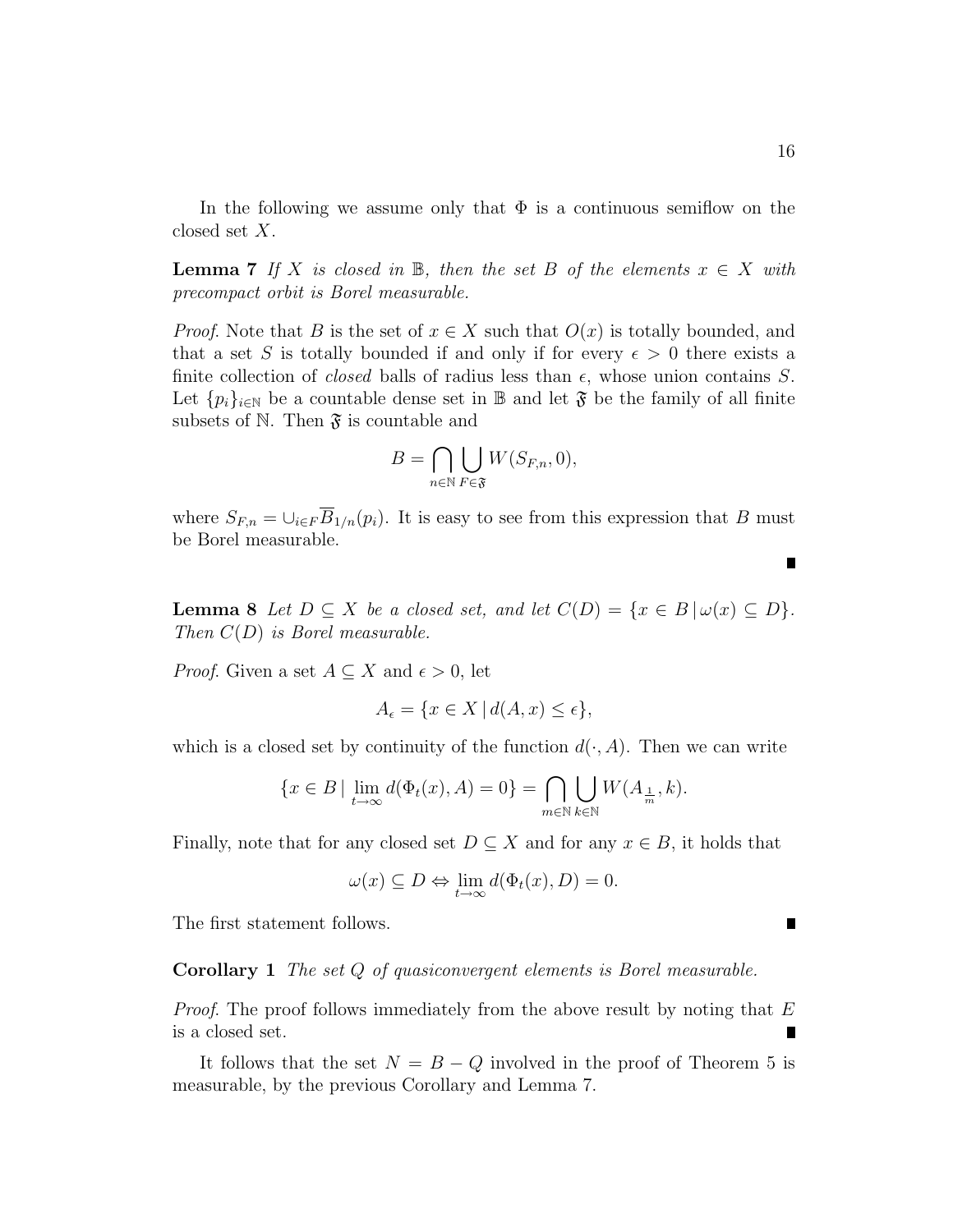*Proof.* Let  $(b_i)$  be a dense enumerable collection of elements of X. Then the statement follows from the equation

$$
C = \bigcap_{k=1}^{\infty} \bigcup_{i=1, r=1}^{\infty} W(\overline{B}_{\frac{1}{k}}(b_i), r).
$$

To see this, let first  $x \in C$ . Note that for any fixed k, there exists some  $b_i$  within  $1/(2k)$  of  $\omega(x)$ , and that therefore  $x \in W(\overline{B}_{\frac{1}{k}}(b_i), r)$  for some large enough r. Therefore for every fixed  $k, C$  is contained in the union of the RHS, and thus one direction is proven. Conversely, let  $x$  be in the RHS term. For every  $k$ , let  $a_k, r_k$  be such that  $x \in W(\overline{B}_\frac{1}{2}(a_k), r_k)$ ; such sequences exist by hypothesis. Note that for  $k_1 \neq k_2$ , it must hold

$$
W(\overline{B}_{\frac{1}{k_1}}(a_{k_1}), r_{k_1}) \cap W(\overline{B}_{\frac{1}{k_2}}(a_{k_2}), r_{k_2}) \neq \emptyset
$$

In particular the sequence  $(a_k)$  is Cauchy, and it therefore converges towards a point  $a \in \mathbb{B}$ . Given  $\epsilon > 0$ , let k large enough that  $1/k < \epsilon/2$  and that  $a_k$ lies within  $\epsilon/2$  of a. By definition,  $|x(t) - a| < \epsilon$  for  $t \geq r_k$ ; we conclude that  $x(t) \to a$ , and therefore that  $a \in X$  and  $x \in C$ .

Lemma 10 Assume that the time evolution operator is continuously differentiable. Then the set  $C_s$  is Borel measurable.

*Proof.* Note first that the spectral radius function  $\rho(T)$ , though not a continuous function of the linear bounded operator  $T : L(\mathbb{B}, \mathbb{B}) \to \mathbb{R}$  (see Kato [9]), is nevertheless a measurable function. To see this, simply write it as the pointwise limit of continuous functions as  $\rho(T) = \lim_n ||T^n||^{1/n}$ . Fix now  $t > t_0$ , and define  $\beta: X \to \mathbb{R}, \ \beta(z) := \rho(\Phi_t'(z)).$  Since  $z \to \Phi_t'(z)$  is a continuous function by hypothesis, it follows that  $\beta$  is measurable.

The next step is to note that the function  $z \to \omega(z)$  (defined on C) is also measurable. To see this, write it as the pointwise limit of the continuous functions  $\omega(z) = \lim_{n} \Phi_n(z)$ . Thus, the function  $z \to \beta(\omega(z))$  is itself measurable. But

$$
C_s = \{ z \in C \mid \beta(\omega(z)) \le 1 \},\
$$

and the proof is complete.

Note that the continuous differentiability of the time evolution operators was only used to show that  $\beta$  is measurable; it would be sufficient to assume  $z \to \Phi_t'(z)$  to be measurable, which should be satisfied in very large generality.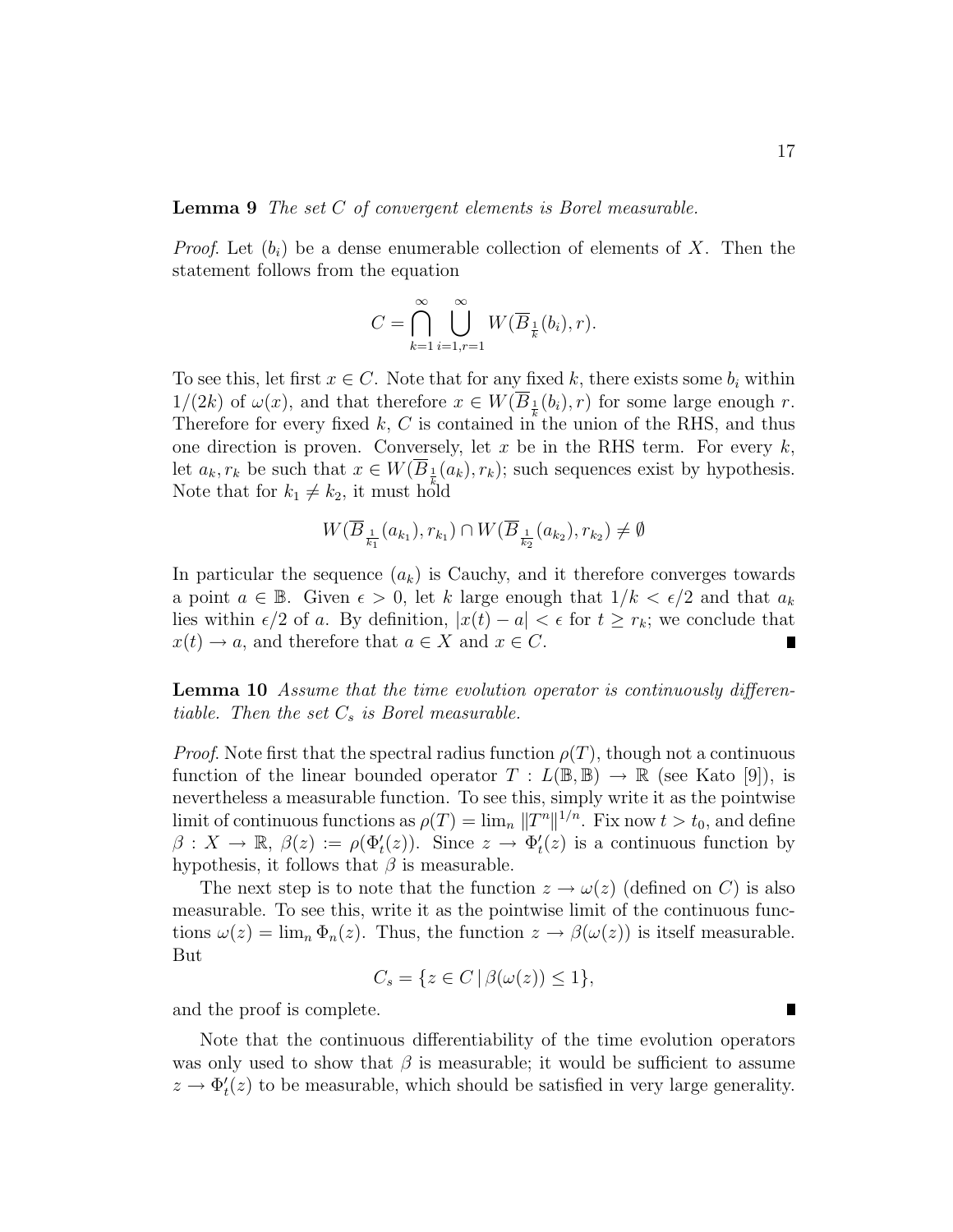**Lemma 11** Let  $A \subseteq B$  be compact. Then  $SB(A)$  is Borel measurable.

*Proof.* For every  $\epsilon > 0$ , there exists a finite collection  $R_{\epsilon}$  of open balls of radius  $\epsilon$ , such that i) each ball intersects A, and ii) the union of all balls contains A.  $\mathcal{L}$ , such that I) each ball intersects A, and II) the union of all balls contains A.<br>Let  $R = \cup_{n \in \mathcal{N}} R_{1/n}$ . Then the set  $\bigcup_{V \in R} W(V^C, 0)$  consists of the vectors  $x \in X$ such that  $a \notin \omega(x)$  for some  $a \in A$ . Consequently,

$$
SB(A) = C(A) - \bigcup_{V \in R} W(V^C, 0),
$$

and this set is also Borel measurable.

Acknowledgements The first author would like to thank Liming Wang for her help with the generalization of the result in [10], and Eduardo Sontag for several useful discussions.

### References

- [1] J.P.R. Christensen. On sets of haar measure zero in abelian Polish groups. Israel J. Math., 13:255–260, 1972.
- [2] B.R. Gelbaum and J.M.H. Olmsted. Counterexamples in Analysis. Holden-Day, San Francisco, 1964.
- [3] G.A. Enciso, On a Smale theorem and nonhomogeneous equilibria in cooperative systems, submitted.
- [4] M. Hirsch. Systems of differential equations which are competitive or cooperative II: convergence almost everywhere. SIAM J. Math. Anal., 16(3):423–439, 1985.
- [5] M.W. Hirsch. Stability and convergence in strongly monotone dynamical systems. Reine und Angew. Math, 383:1–53, 1988.
- [6] M.W. Hirsch and H.L. Smith, Monotone dynamical systems, Ordinary Differential Equations (volume 2), eds. A.Canada,P.Drabek,A.Fonda, Elsevier, 239-357, 2005.
- [7] M.W. Hirsch and H.L. Smith, Generic Quasi-convergence for strongly order preserving semiflows: a new approach, J. Dynamics and Diff. Eqns. 16:433– 440, 2004.

 $\blacksquare$